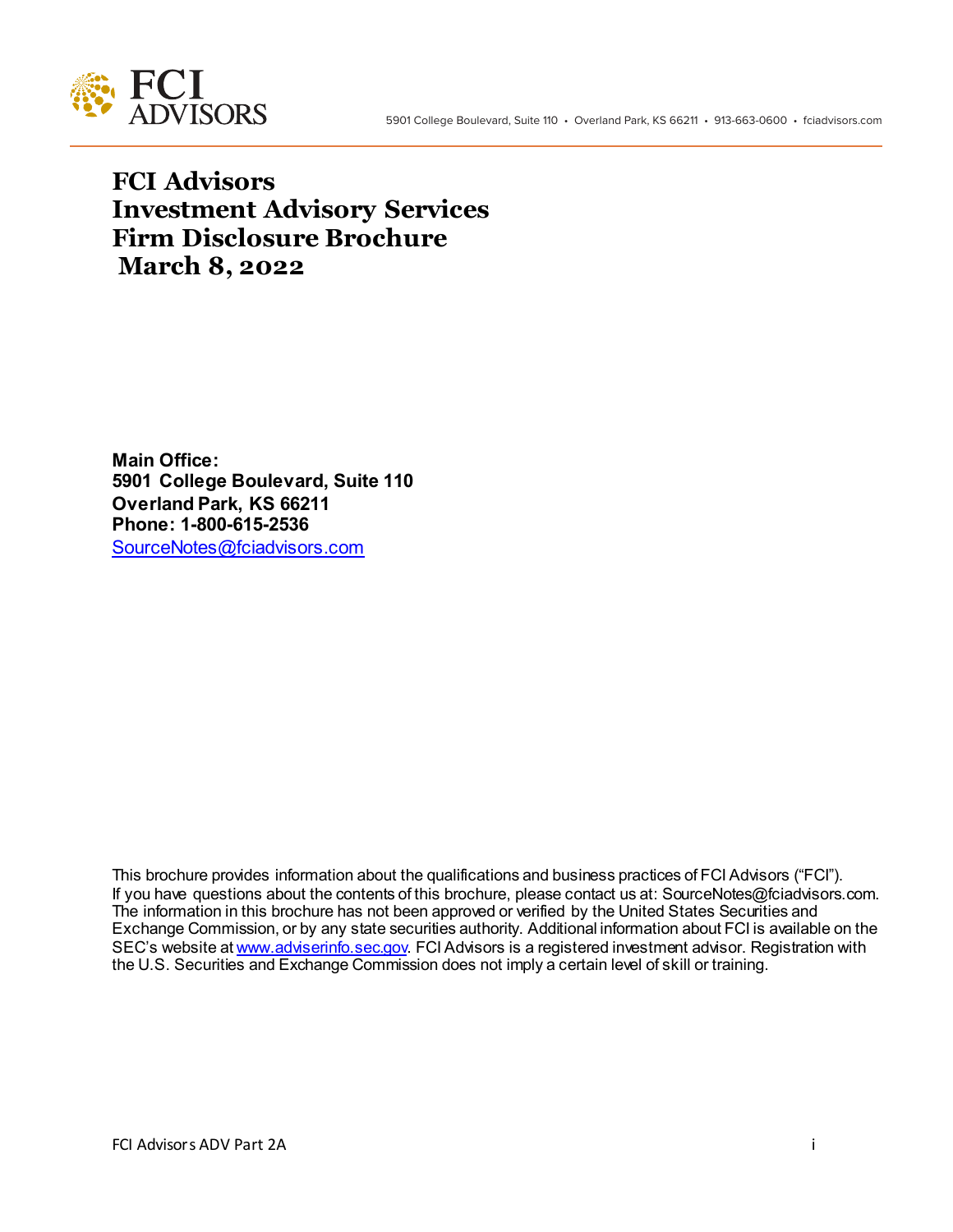

# **Material Changes**

### *Material Changes*

This document represents an amended disclosure filing for FCI Advisors. There have been no material changes since our annual filing as of March 17, 2021.

## *Full Brochure Available*

Whenever you would like to receive a complete copy of our Firm Brochure, please contact us by telephone at: 913-663-0636, by email at: **SourceNotes@fciadvisors.com**, or it is available on our website at www.fciadvisors.com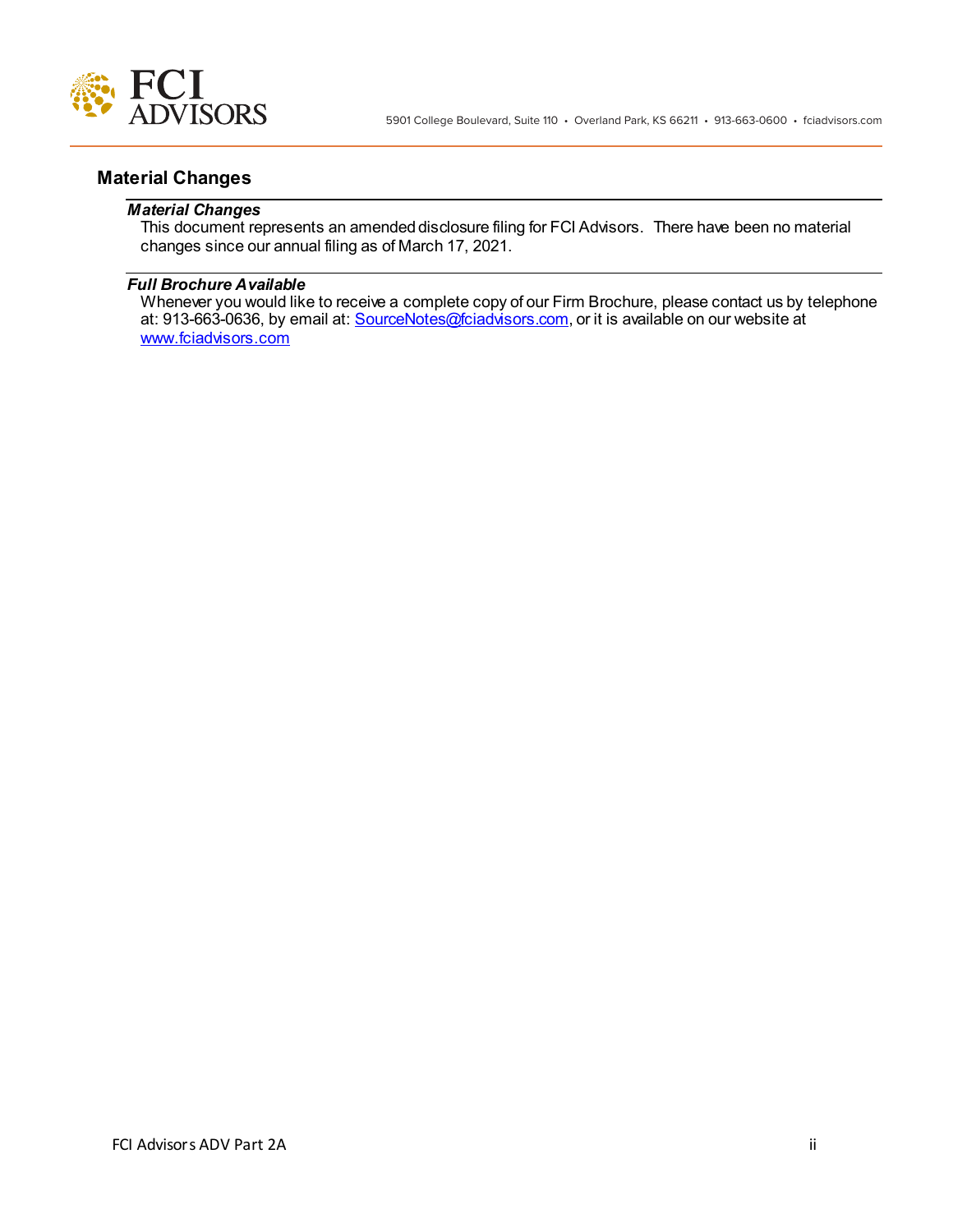

# **Table of Contents**

| Code of Ethics, Participation, or Interest in Client Transactions and Personal Trading14 |  |
|------------------------------------------------------------------------------------------|--|
|                                                                                          |  |
|                                                                                          |  |
|                                                                                          |  |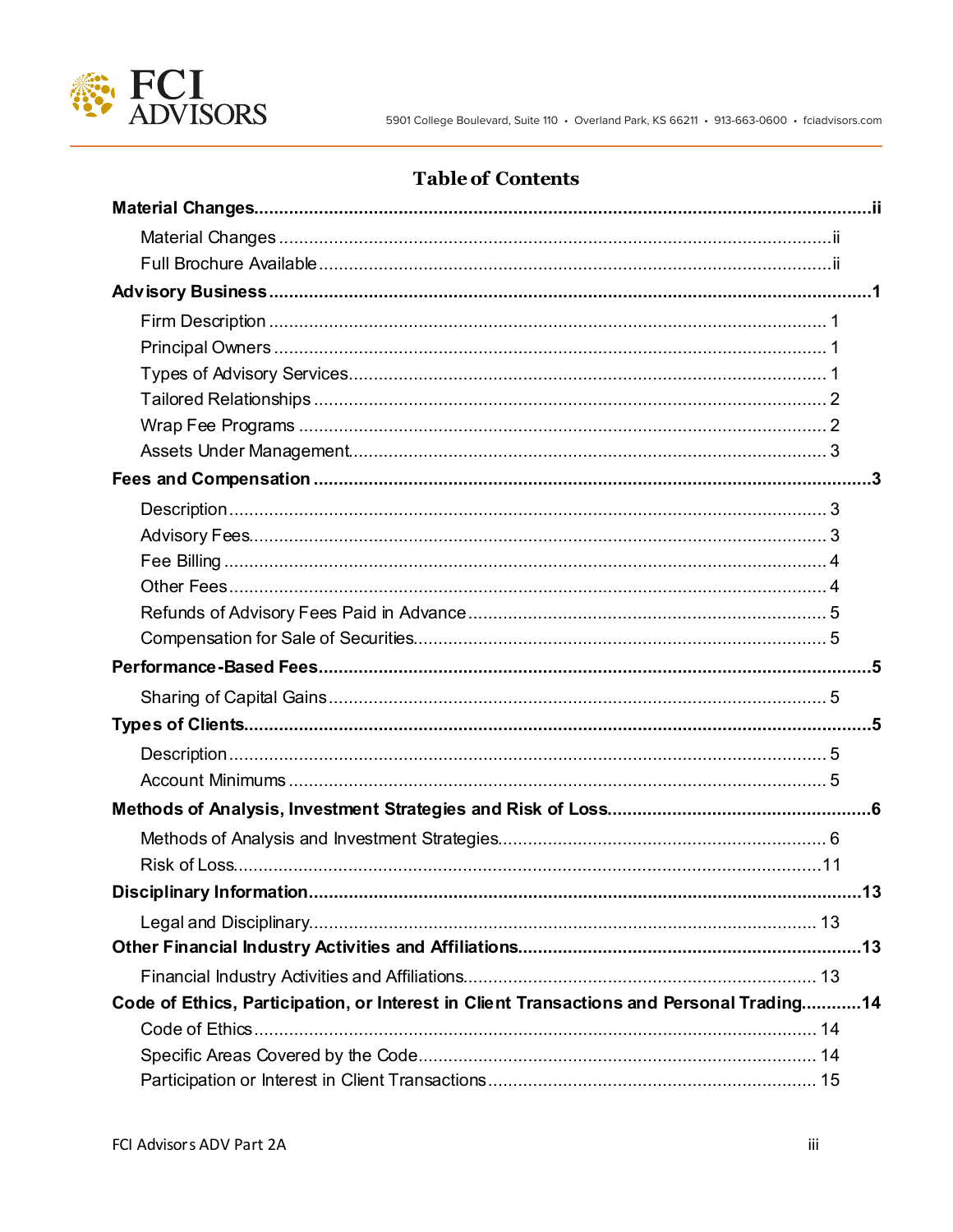

| Discretionary and Non-Discretionary Investment Advisory Services 19 |     |
|---------------------------------------------------------------------|-----|
|                                                                     |     |
|                                                                     |     |
|                                                                     |     |
|                                                                     |     |
|                                                                     |     |
|                                                                     |     |
|                                                                     |     |
|                                                                     |     |
|                                                                     |     |
|                                                                     |     |
|                                                                     |     |
|                                                                     |     |
|                                                                     |     |
|                                                                     |     |
|                                                                     | .24 |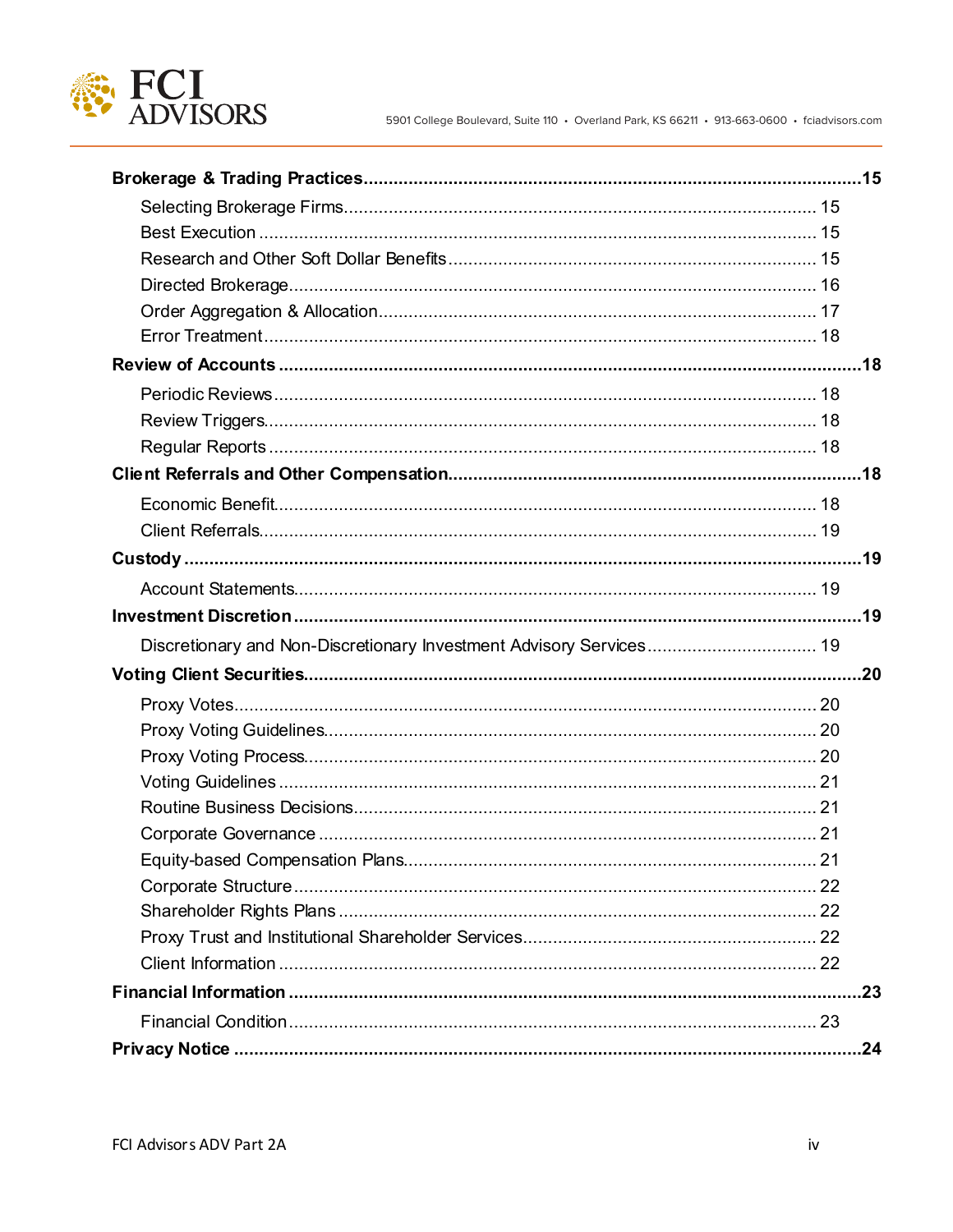

# **Advisory Business**

### *Firm Description*

FCI Advisors, founded in 1966, provides investment advisory services to a wide variety of clients. We are based in the Kansas City area, with offices in Overland Park, Kansas and Kansas City, Missouri. We also have offices in Clayton, Missouri; Greenwood Village, Colorado; Shelton, Connecticut; and Vancouver, Washington. We have 61 employees, 40 of which are investment adviser registered representatives, and includes 40investment professionals averaging nearly 25 years of experience. We are affiliated with trust companies that provide custody services to some of our clients; these companies include The Midwest Trust Company and Benefit Trust Company. These affiliations are disclosed as potential conflicts of interest in that we actively recommend our affiliates to our clients. We believe these affiliations better enable us and our affiliates to understand and meet our clients' complex needs in a more complete and cohesive manner.

## *Principal Owners*

FCI is wholly owned by FCI Holding Corporation which is owned by MTC Holding Corporation. MTC Holding Corporation is largely employee and director owned. Brad Bergman is a greater than 25% owner of MTC Holding Corporation.

## *Types of Advisory Services*

FCI provides investment supervisory services, also known as asset management services; manages investment advisory accounts involving and not involving investment supervisory services; furnishes investment advice through consultations and issues special reports about securities, markets, and the economy.

FCI provides individualized discretionary investment management services and non-discretionary investment advisory services to various categories of institutional and individual clients who contract with us directly. We also provide discretionary and non-discretionary sub advisory services to various entities (which includes FCI affiliates Midwest Trust Company and Benefit Trust Company) such as banks, trust companies, and investment companies. FCI also serves in an intermediary role in services offered by our affiliates. Our advisory services often include our Mutual Fund or Exchange Traded Fund Programs which help provide diversified investment solutions.

FCI works with our affiliated trust companies to provide financial planning services. Our Wealth Planning Group helps individuals by providing guidance and education around topics such as social security benefits and health care needs in retirement. Financial Planning services for current clients are often included in our advisory services. Some Financial Planning services will carry additional fees which are discussed with the client as we pursue customized solutions for our clients and prospects.

FCI provides plan sponsors with full 3(38) fiduciary services including up to four Qualified Default Investment Alternative (QDIA) options for their plans and full discretion over investment options made available for participants. The QDIA options made available are sometimes the Benefit FCI Life Strategy Moderate Growth Fund, Benefit FCI Life Strategy Growth Fund, the Benefit FCI Life Strategy Aggressive Growth Fund, and the Benefit FCI Life Strategy Conservative Growth Fund. These are Collective Investment Funds maintained by Benefit Trust Company for the collective investment of plan assets of qualified retirement plans. Benefit Trust Company is an affiliate of FCI and FCI serves as advisor for the Collective Funds. This arrangement presents a potential conflict of interest which FCI manages by assuring the relationship of the companies and fees are clearly communicated. FCI will not receive both an advisory fee on the Fund and on the Fund as an asset in the plan. If FCI receives an advisory fee on the share class of the collective funds used in the plan FCI will waive our advisory fee on that portion of the plan.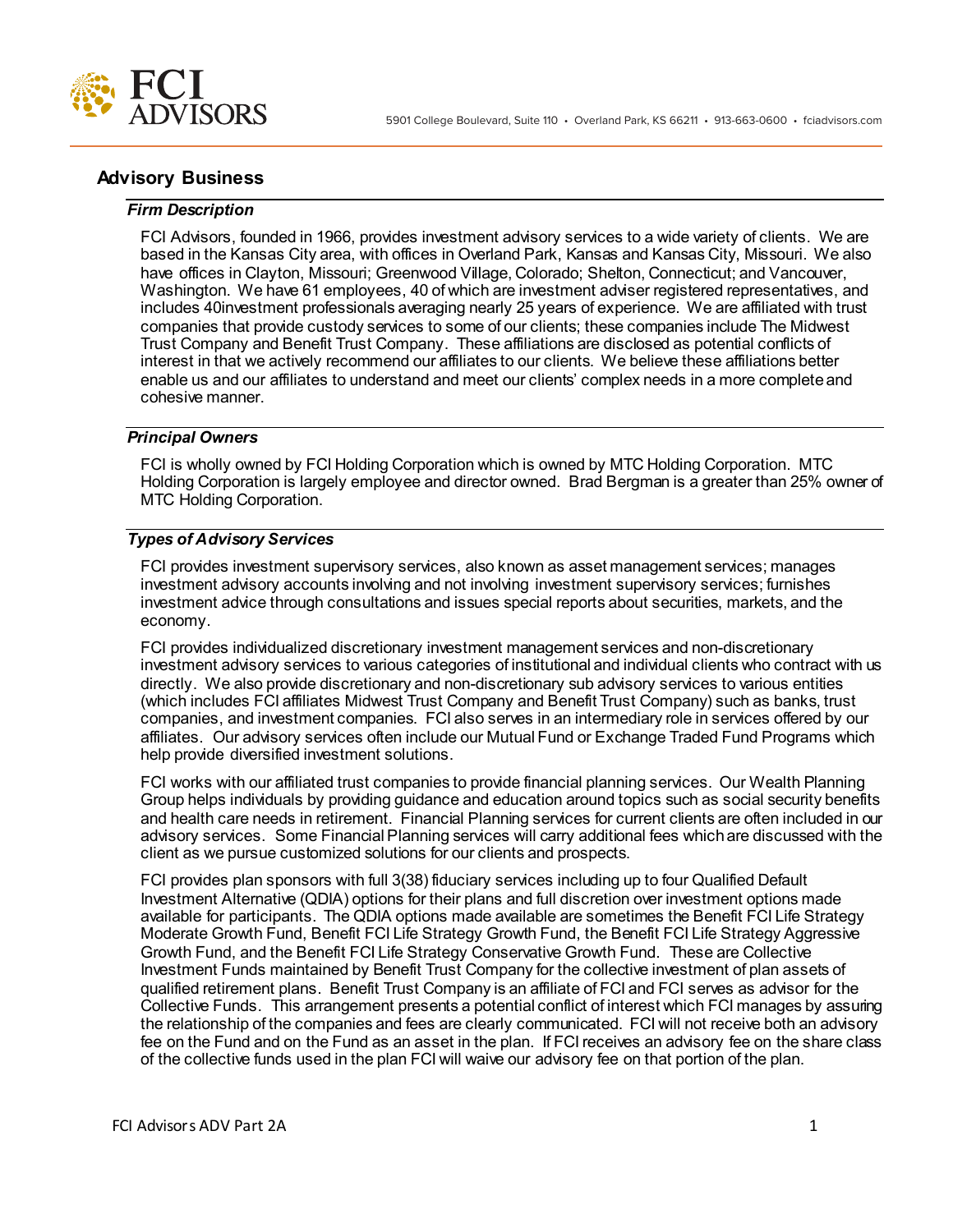

FCI, together with our affiliate, Midwest Trust Company (MTC), provides a Unified Managed Account ("UMA") Service. Through our UMA service, FCI provides access to both our internal investment strategies and external investment advisor strategies for our clients as well as to clients ("Intermediary Customers") of other financial institutions, such as other advisers, brokers, banks and trust companies (collectively, "Intermediaries"). Unaffiliated third party asset managers ("Managers"), as well as FCI, provide model portfolios ("Portfolios") under the UMA. Intermediaries or FCI determine what portion of a client's or Intermediary Customer's assets should be in each Portfolio, and FCI implements changes in the Portfolios across client and Intermediary Customers' accounts.

FCI's initial evaluation of Managers and ongoing oversight is performed by our Manager Research Committee and described in the Methods of Analysis section of this brochure. If FCI determines that a Manager's Portfolio(s) ought to be included in the UMA, FCI enters into an agreement with the Manager, under which FCI pays the Manager's fees and remains responsible for obtaining Portfolio modifications from the Manager. FCI will invoice clients for the Manager's fees or charge the client's custodian if directed. FCI retains the discretion to terminate a Manager or its Portfolio from the UMA at any time. Managers may also be recommended by Intermediaries.

On a discretionary basis, we work with our clients to determine the choice of Portfolios to be used in each UMA account. Intermediaries generally determine what portions of Intermediary Customers' assets are in each Portfolio, although an Intermediary may delegate such discretion to us. Portfolios may be adjusted based on specific investment policies and other investment restrictions and guidelines provided by a client or Intermediary Customer. We retain the discretion to override a Manager's composition of a Portfolio for specific client needs such as tax sensitivity, social responsibility concerns, etc.

Through our agreements with the Managers, Managers provide us with the Portfolios and ongoing Portfolio modifications. We retain discretion to select the broker-dealers to execute UMA trades. Clients may direct brokerage; this arrangement will have an impact on execution. We execute the trades to bring accounts in line with Portfolios and to rebalance accounts when reasonable and adjust holdings as Managers update the Portfolios.

FCI also provides strategies under the UMA. For each Strategy we provide, we offer Intermediaries an unaffiliated manager in the same strategy (for instance if we offered an Equity Income Strategy we would also offer the Equity Income Portfolio from an external manager). Offering our strategies alongside other Managers presents a potential conflict of interest. We also offer the Intermediaries a 20% discount on our internal strategy. We do this in an effort to benefit the Intermediary if our strategy is selected and to assure he understands the potential conflict.

## *Tailored Relationships*

The goals and objectives for each client are documented in our client relationship management system. Investment policy statements may be created that reflect the stated goals and objectives of the applicable client. Clients may impose restrictions on investing in certain securities or types of securities.

## *Wrap Fee Programs*

FCI offers discretionary investment management services to UBS Financial Services, Incorporated Private Client Group, individuals, and institutions. These services are offered through the UBS Financial Services Inc. ("UBS") Discretionary Program (Advisor Allocation Program "AAP" clients), Separately Managed Accounts Programs (ACCESS and Managed Accounts Consulting "MAC" clients) and through the Unified Managed Accounts Program for the UBS Strategic Wealth Portfolio "SWP" clients. The AAP, ACCESS and SWP accounts are managed by using a model portfolio approach. The MAC accounts have wrapped fees but are managed through FCI direct contracts with the clients and managed to account objectives. We receive a portion of the fee each client pays to UBS.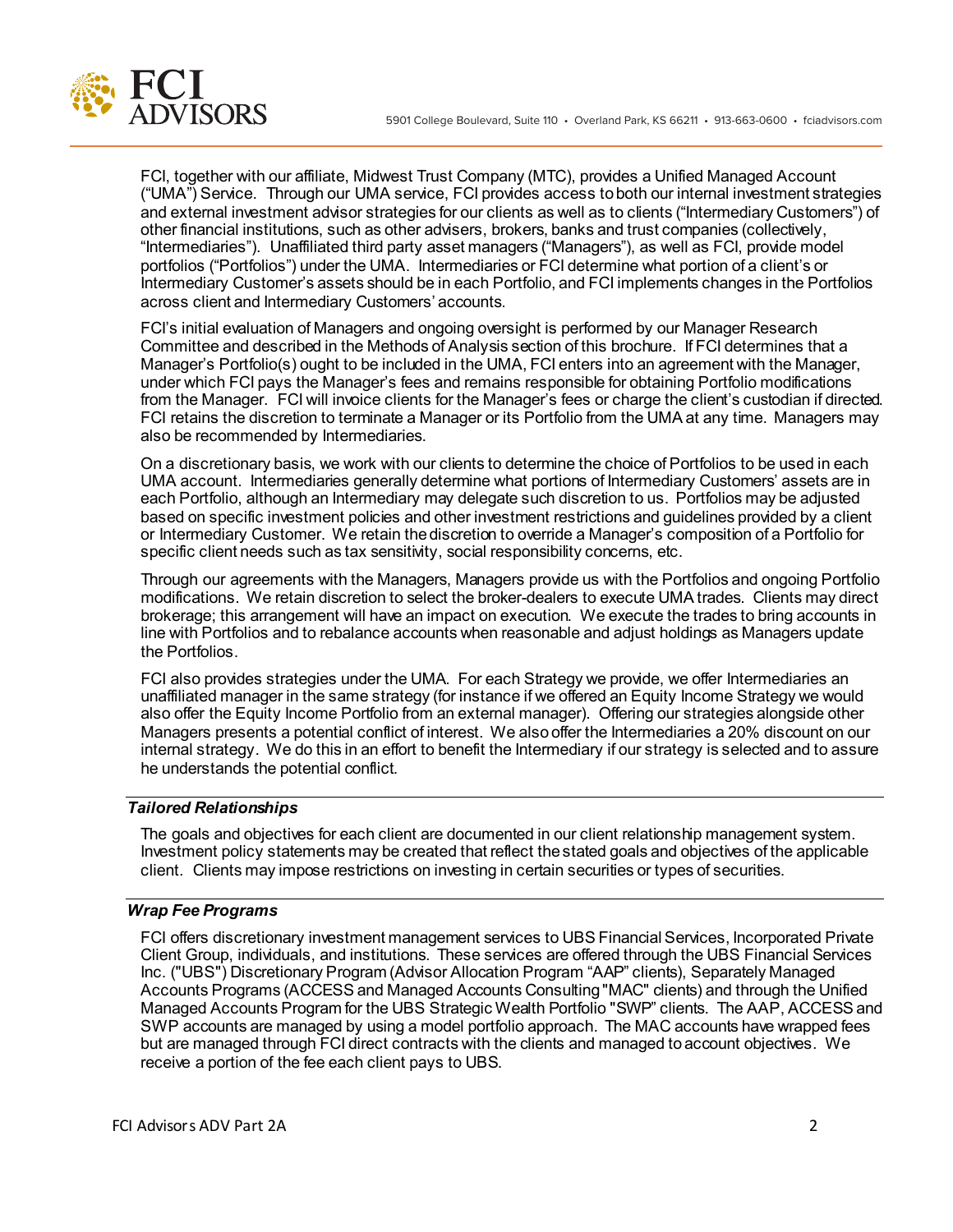

Additionally, FCI also offers discretionary investment management services to Envestnet Asset Management, Inc., ("Envestnet"). These services are offered through the Private Wealth Management Program. The accounts are managed by using a model portfolio approach. When selected through the program, we receive a portion of the fee client pays to Envestnet.

#### *Assets Under Management*

As of December 31, 2021 FCI Advisors manages approximately \$14,471,827,462 of assets for approximately 4,771 clients. Approximately \$13,278,706,515 is managed on a discretionary basis, and \$1,193,120,947 is managed on a non-discretionary basis.

Of the \$14.47 Billion in assets under management, \$6,655,909,322 is held at affiliated custodians, Midwest Trust and Benefit Trust.

# **Fees and Compensation**

#### *Description*

FCI Advisors bases its fees on a percentage of assets under management and fixed fees. Fees are negotiable. In some cases there is a minimum fee per account.

We may waive our minimum fee and/or charge a lesser investment advisory fee based upon certain criteria (e.g., historical relationship, type of assets, anticipated future earning capacity, anticipated future additional assets, dollar amounts of assets to be managed, related accounts, account composition, negotiations with clients, etc.).

Fees, minimum fees, and minimum account sizes are negotiable and may be waived under certain circumstances.

#### *Advisory Fees*

#### **Annual fees for investment management for Equity and Balanced Accounts generally are as follows:**

1% on the first \$2,000,000 of portfolio market value .75 of 1% on the next \$3,000,000 of portfolio market value .50 of 1% on the balance of portfolio market value \*\*Minimum Account Fee \$1,000 per year

**Assets allocated to the SMA (Separately Managed Account) or UMA (Unified Managed Account) program will incur additional investment manager and program sponsor fees not included in the above investment advisory fee. The UMA platform provider, our affiliate Midwest Trust, will receive up to a 25 basis point platform fee.** 

### **Fixed Income Accountsbelow \$10 Million andPreferred Stock Accounts**

.40 of 1% on the first \$5,000,000 of portfolio market value .30 of 1% on the balance of the portfolio market value

### **Institutional Fixed Income Accounts(\$10 Million Minimum)**

.30 of 1% on the first \$25,000,000 of portfolio market value .25 of 1% on the next \$25,000,000 of portfolio market value .20 of 1% on the balance of portfolio market value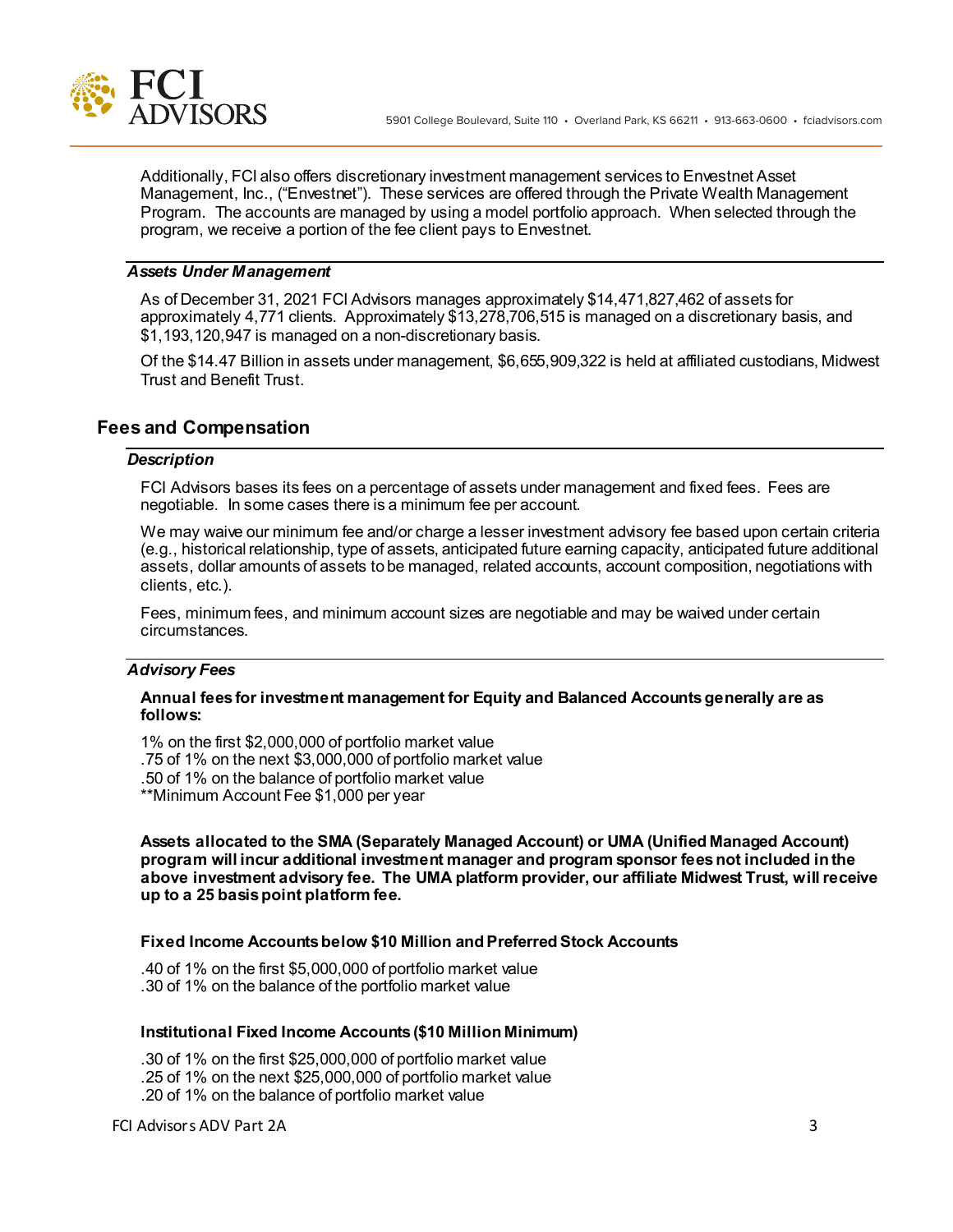

#### **Institutional Equity and Balanced Accounts**

.50 of 1% on the first \$10,000,000 of portfolio market value .30 of 1% on the next \$25,000,000 of portfolio market value .20 of 1% on the balance of the portfolio market value

#### **Sub-advisory Investment Management Services – Community Bank/Trust**

Non-Discretionary investment management services are provided at 35 basis points per year applied to the market value of the relationship for the Bank/Trust clients. Additional customized services including discretionary investment services and customized reporting are available for additional fees. All fees are negotiable considering the overall size of a sub advisory relationship as well as the scope of services provided to each such relationship.

#### **UMA/SMA Platforms**

FCI offers model portfolios for our investment strategies on various platforms. The fees for the portfolios are negotiated with the platform provider and the end client is typically billed for our fee. Our affiliate, Midwest Trust, offers UMA services through their Manager Access Platform. We may discount our portfolio fees when delivering portfolios to clients for modeling purposes.

### *Fee Billing*

We allow clients to elect whether they would like us to invoice our advisory fees directly to them or if they would like to direct their custodians to calculate and pay our fees. Most of our fees are handled quarterly in advance or monthly in arrears. Other arrangements may be negotiated with clients.

## *Other Fees*

FCI is not a custodian so our clients will arrange payment of custodian fees with the custodian of their choice. We work with our affiliated custodians to negotiate our fees to attract clients. Other fees our clients pay include expense ratios associated with mutual funds or exchange traded funds. There are typically also fees related to trading securities such as brokerage commissions (see more information in "Brokerage Practices" on page 16) and transaction fees incurred by other handlers of the trades. Custodians may charge transaction fees on purchases or sales of certain mutual funds and exchange-traded funds. These transaction charges are usually small and incidental to the purchase or sale of a security. We believe the selection of the security is more important than the nominal fee that the custodian charges to buy or sell the security.

FCI serves as financial advisor for a mutual fund and several Collective Investment Trusts (CITs). If a fund for which we serve as advisor is deemed an appropriate investment for a client of our discretionary service, we will waive our advisory fee for the portion of the account invested in those funds or a CIT share class selection with no advisory fee may be used instead.

Recommendations may be made to clients of our non-discretionary services or sub advisory services, which may include mutual funds we manage. We then may receive benefit both from the advisory fee paid by the client and the advisory fee from the fund on the portion of the accounts our clients elect to invest in the mutual funds we manage. Some of our agreements include arrangements to waive the advisory fees on non-discretionary mutual fund accounts.

Under the UMA, clients and Intermediary Customers directly pay for brokerage expenses incurred to balance their account with the selected Portfolios. Intermediary Customers also pay fees charged by the Intermediary. Managers' expenses are solely paid by us from fees we or MTC charge to clients/Intermediary Customers. MTC will receive up to 25 basis points for providing the UMA platform.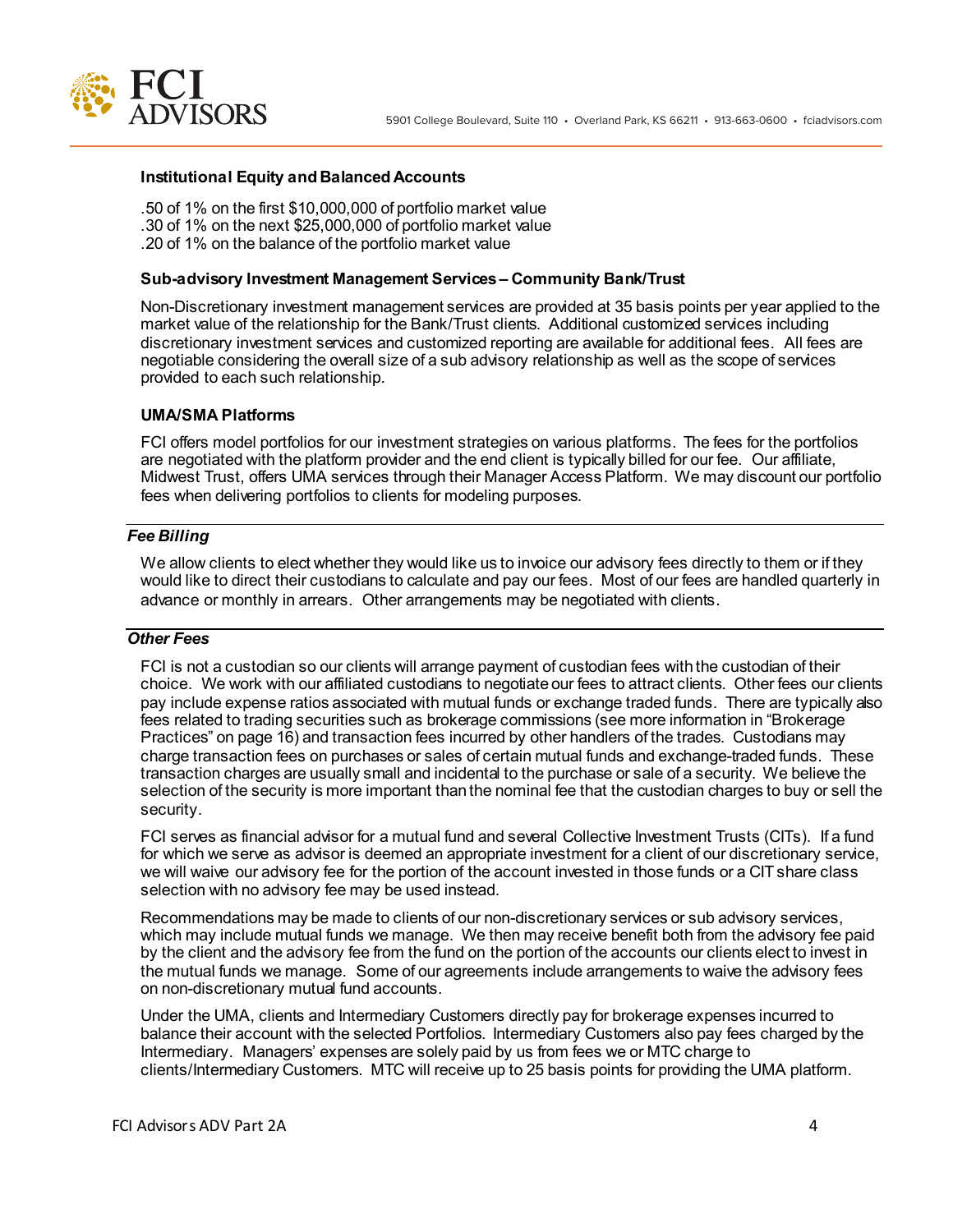

MTC provides accounting services for FCI and will manage much of the fee collection service from clients and they will also pay the External Manager's fees.

### *Refunds of Advisory Fees Paid in Advance*

If an advisory relationship begins after the first day of a fee period or terminates before the last day of a fee owed, fees are prorated accordingly. Any unearned fees which have been prepaid at the date of termination will be refunded.

### *Compensation for Sale of Securities*

We do not receive compensation from the sale of securities. Some of our affiliates receive 12b-1 or shareholder servicing fees associated with their shareholder servicing activities. Some of FCI's clients that are Trust Companies select share classes that pay shareholder servicing fees. These shareholder servicing fees are in some cases paid to an affiliate of FCI. FCI does not charge a management fee on these assets.

### **Performance-Based Fees**

## *Sharing of Capital Gains*

Our fees are **not** based on a share of the capital gains or capital appreciation of managed securities. We do not use a performance-based fee structure because of the potential conflict of interest. Performancebased compensation may create an incentive for the adviser to recommend an investment that may carry a higher degree of risk to the client.

## **Types of Clients**

#### *Description*

FCI Advisors provides investment advisory services to individuals, investment companies, pension and profit sharing plans, trusts, estates, charitable organizations, corporations, and other business entities. FCI provides sub advisory services for our affiliates The Midwest Trust Company and Benefit Trust Company.

In addition to the sub advisory role we serve with The Midwest Trust Company as described above, FCI provides sub advisory services to banks and trust companies around the country and a variety of financial institutions. FCI is also a sub-advisor in the UBS and Envestnet wrap programs.

We also provide investment management services to clients using a Model Portfolio (designed for Unified Managed Account, UMA, programs) of one or more of our investment strategies. The model will be provided to banks, trust companies, other investment advisors or other institutional clients for use in management of assets. For these accounts we are not responsible for trade execution, timing of trade placement, brokerage selection, negotiation of commissions, or other fees paid by investors. We will update the model when changes are made to the investment strategies. It is up to the UMA platform client how these updates are executed across its client base.

### *Account Minimums*

The recommended minimum account size is:

Separate Accounts: \$250,000

Wrap Accounts:

FCI-UBS ADVISOR ALLOCATION PROGRAM Portfolios: \$100,000 FCI-UBS ACCESS Portfolios: \$100,000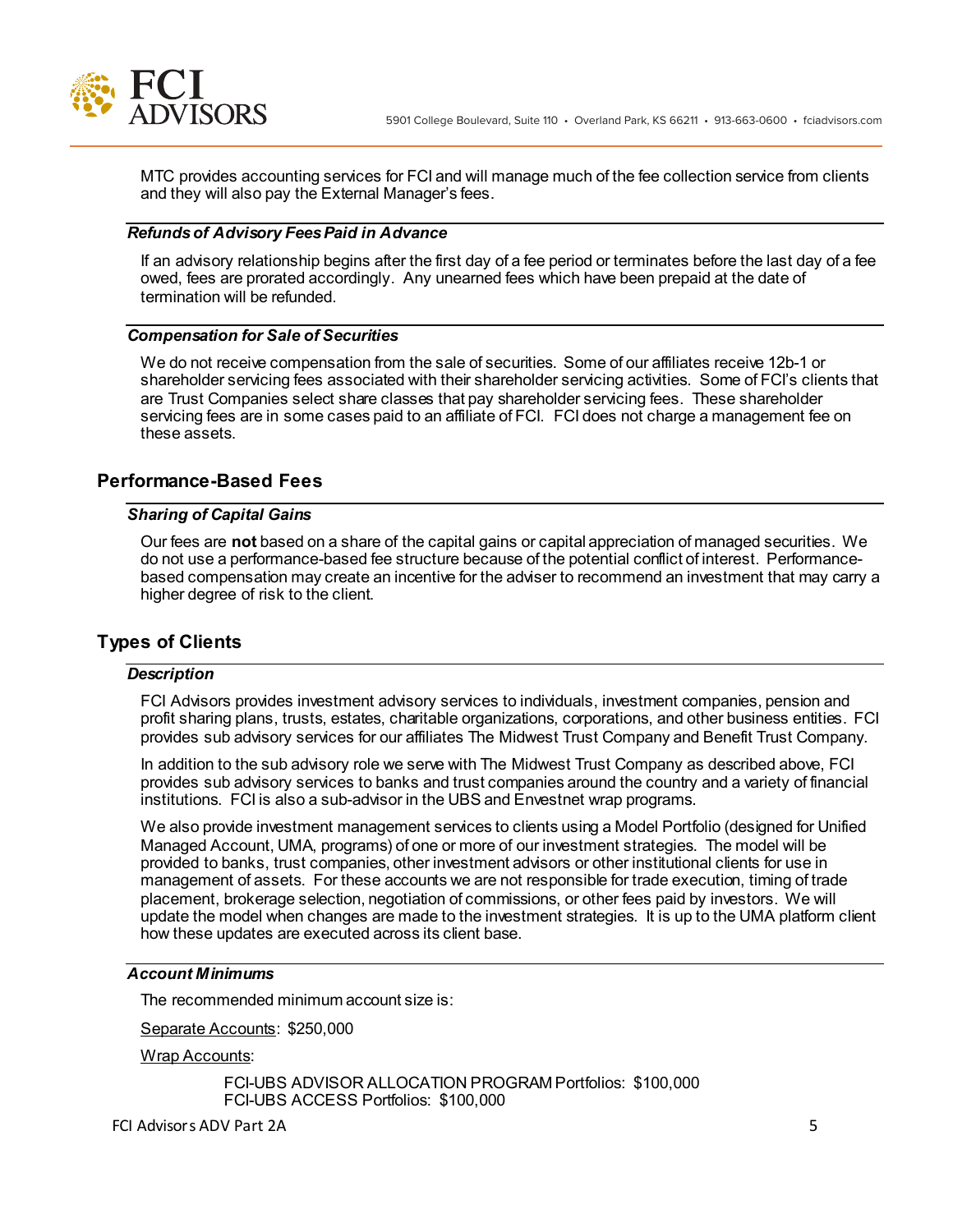

FCI-UBS Strategic Wealth Portfolios: \$100,000 FCI-UBS MAC Portfolios: \$250,000 FCI-Envestnet Wrap Manager Fee Program (SMA) Portfolios: \$250,000

We have the discretion to waive account minimums. Accounts valued below the minimums noted above, and for other strategies, are most often set up when the client and the advisor anticipate the client will add additional funds to the accounts. Other exceptions will apply to employees (and employees' relatives) of FCI and of our affiliates.

UBS bills the client directly for FCI's management fees in accordance with fee schedules that are generally the same as those for separate accounts. As with separately managed accounts, fees and minimums for MAC accounts are negotiable. Additional information concerning wrap fees, commissions, UBS AAP, ACCESS and MAC programs or the Envestnet Asset Management, Inc. – WrapManager, Inc. Program are provided in the UBS Wrap Fee and Alternative Program Disclosure Brochure ("UBS Wrap Fee Disclosure Brochure") and the Envestnet Wrap Fee Program Brochure.

# **Methods of Analysis, Investment Strategies and Risk of Loss**

## *Methods of Analysis and Investment Strategies*

Security analysis methods often include charting, fundamental analysis, technical analysis, and macro analysis.

The main sources of information include financial newspapers and magazines, inspections of corporate activities, research materials prepared by others, corporate rating services, timing services, annual reports, prospectuses, filings with the Securities and Exchange Commission, and company press releases.

Other sources of information include Morningstar mutual fund information, Morningstar stock information, Fact Set, street research, and internet research.

## **Asset Allocation Strategy**

### *Investment Process*

The Asset Allocation strategy seeks to provide clients with superior long-term returns while controlling risks. Our tactical asset allocation process evaluates current market conditions and investment indicators to strategically shift or tilt our weightings versus the longer term core strategic asset allocation models. These tactical decisions are made opportunistically and are designed to increase potential relative returns or avoid shorter term risks.

### *Tactical Asset Allocation Weightings*

The Asset Allocation strategy establishes tactical weightings for each of the Asset Allocation models. Based on the current economic environment, monetary and fiscal policies, secular, economic, social and demographic trends as well as several technical and financial indicators, we identify the relative attractiveness of the following:

- Equity versus fixed income
- Equity style weightings: value, growth, and core
- Equity capitalization weightings: large, medium, and small
- Domestic versus foreign equities
- Developed versus emerging markets
- Real Estate Investment Trusts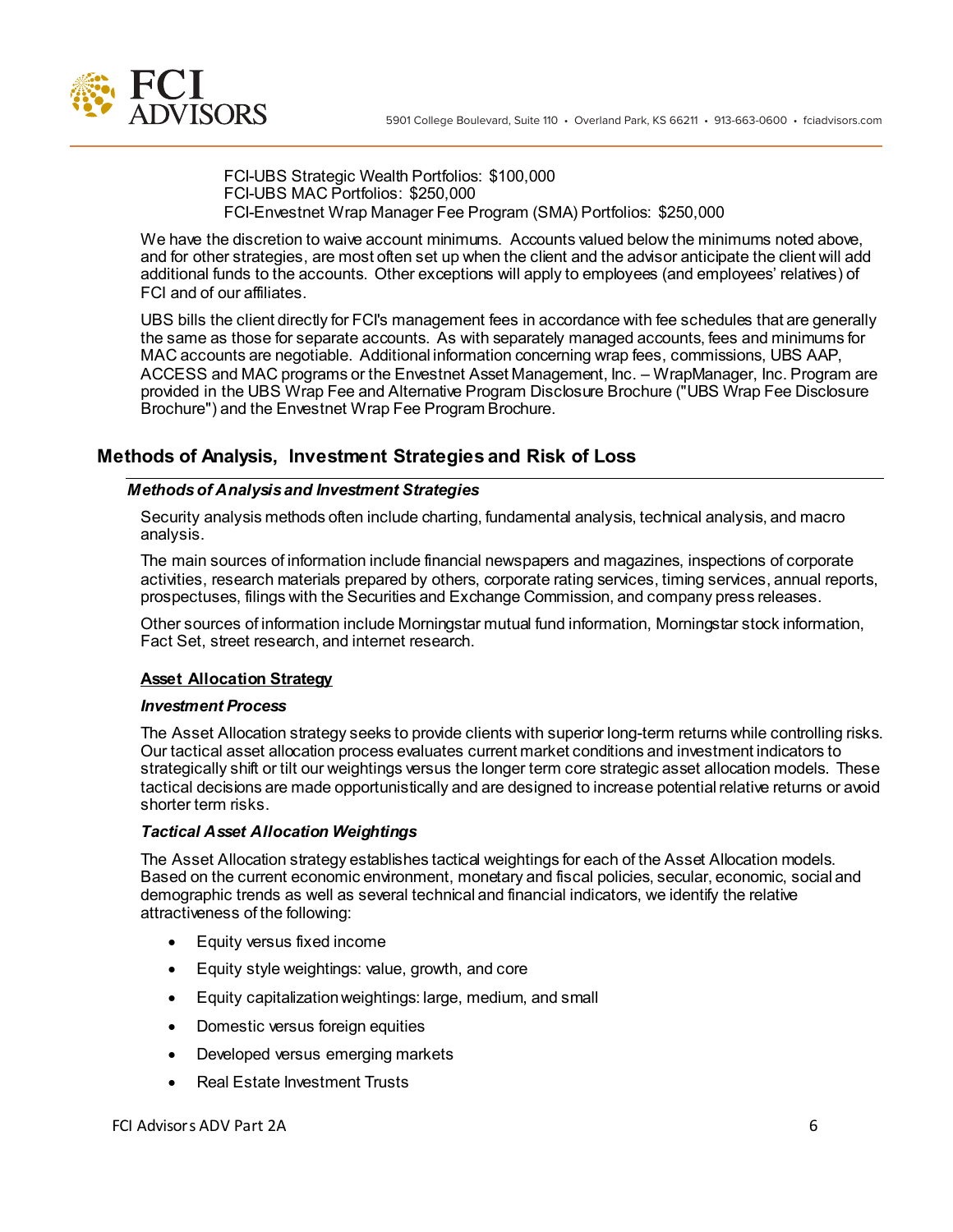

- High yield securities
- Fixed income duration/yield curve analysis
- Money market
- Alternative asset classes

## **FCI Core Equity Strategy**

#### *Investment Objective*

The FCI Core Equity strategy seeks long-term capital appreciation, investing primarily in equity securities of domestic companies. Our style is designed to meet a variety of investment objectives, including tax efficiency, as we seek to provide consistent growth of principal with net of fee returns that outperform the S&P 500 Stock Index with less downside risk, over rolling 3- to 5-year time periods.

#### *Investment Strategy*

FCI's Core Equity strategy offers a unique blend of bottom-up stock selection combined with top-down sector work. The Standard & Poor's 500 Index forms the primary base universe which is then reduced to include only those companies with a market capitalization greater than \$10 billion. Since foreign domiciled companies are excluded from the S&P 500, an additional list of domestically-traded foreign securities and other exchange-traded funds is also considered. Securities are then screened within their economic sector for certain quantitative factors, including: long-term debt to capital, return on equity, revenue growth, and earnings growth. Following this quantitative fundamental screening, stocks undergo a thorough qualitative analysis focusing on the key characteristics and fundamentals of the companies. They are then subjected to a proprietary valuation analysis and an exit strategy.

The top-down sector work and analysis forms the structure of a portfolio. The eleven economic sectors are evaluated within the current economic environment and within the context of current monetary and fiscal policies and secular macro trends to identify market segments and sectors, or industries, which have the potential to outperform the market as a whole.

### **FCI Select Growth Strategy**

### *Investment Objective*

The FCI Select Growth strategy seeks long-term capital appreciation, primarily investing in equity securities of domestic companies. Our style is designed to meet a variety of investment objectives as we seek to provide consistent growth of principal with net of fee returns that outperform the Russell 1000 Growth Index, over rolling 3-5 year time horizons.

### *Investment Strategy*

FCI's Select Growth strategy utilizes a unique blend of top down macro-economic trends and bottom up stock selection. Using a top down approach, the advisors evaluate the current economic environment, monetary and fiscal policies, secular macro trends to identify market segments, and sectors or industries they believe have the potential to outperform the market as a whole. Our investment process begins with an initial investment universe including all U.S. listed equities that have a market capitalization greater than \$1 billion and an estimated long term growth rate greater than or equal to 7.0%. Within this initial universe, securities are screened for certain quantitative factors, including: superior sales and earnings growth relative to company's economic sector, return on capital, free cash flow, and relative valuation. Following this quantitative screening, stocks undergo a thorough qualitative analysis focusing on key competitive advantages. They are then subject to proprietary valuation analysis, price confirmation, and exit strategies.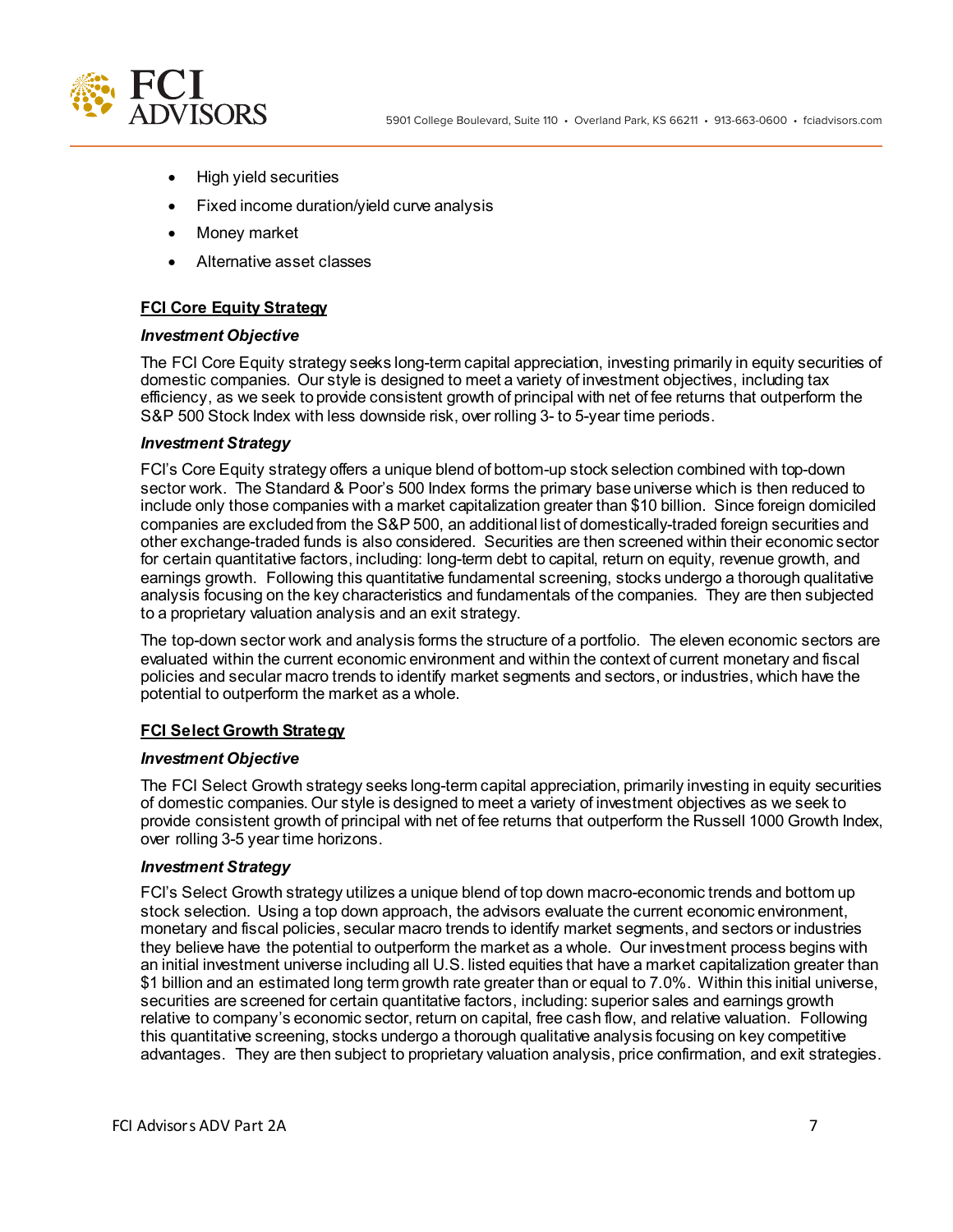

## **FCI Equity Income Strategy**

### *Investment Objective*

The objective of FCI's Equity Income strategy is to outperform the Russell 1000 Value Index, net of fees, over an entire market cycle, with less risk. The strategy is intended to provide investors with an abovemarket dividend yield as well as a growing income stream from a diversified portfolio of 35 to 45 common stocks selected from all eleven economic sectors. The portfolio is managed with low turnover to take advantage of preferential tax rates applicable to capital gains and qualified dividends. The strategy targets a yield within the range of 1.5 – 2.0 times the yield of the S&P 500 Index on a through-cycle basis

#### *Investment Strategy*

FCI's Equity Income strategy is a dynamic, valuation-intensive investment strategy that utilizes both top down macro-economic and industry specific research as well as bottom up, stock-specific quantitative and qualitative research. The investment process employs a quantitative screening process as the starting point for creating a universe of investment candidates. Stocks that successfully pass our initial screens can generally be characterized as having a minimum market capitalization of \$1.5 billion, a dividend yield of at least 1%, and a 3 year history of dividend growth. The resulting group of securities is further ranked by a proprietary, multi-factor quantitative model that focuses on fundamental factors such as dividends, dividend growth, balance sheet strength, profitability, and valuation. The output of this screening and ranking process establishes the foundation for what we call our Working List. Working List stocks are candidates for inclusion in the portfolio and undergo rigorous fundamental analysis, both quantitative and qualitative, as well as subjective in-depth analysis focusing on factors such as dividend policy, management quality and competitive advantages. Among other reasons, changes are made to the portfolio when a company's fundamentals deteriorate or when a stock exceeds our fair value target and we believe a better opportunity exists. Among the critical exit triggers is a stock rising to the point where its dividend yield is materially below that of the market or an unfavorable stock-specific change to a company's dividend policy.

### **FCI Value Equity Strategy**

#### *Investment Objective*

The FCI Value Equity strategy goal is to provide consistent total returns for clients through price appreciation and dividend income. Through proper diversification and stock selection, the managers strive to outperform the Russell 1000 Value Index.

### *Investment Strategy*

The Value Equity strategy is a multi-cap value approach to investing that employs both top down macroeconomic and industry specific research as well as bottom up stock specific research. Generally, all sectors of the economy are represented in a value equity portfolio, although the value equity team will overweight or underweight specific sectors based on our research. Stock specific research is extremely disciplined and focuses on insider activity, sales and operating income growth, return on invested capital and ultimately free cash flow generation. After passing initial screens, stocks are screened further with more intricate valuation models utilizing quantitative and qualitative factors. The strategy is not limited to domestic equities, and the portfolio will typically hold between 10-15% in international stocks. The valuation techniques used for selecting stock will generally result in adding companies to the portfolio that pay dividends.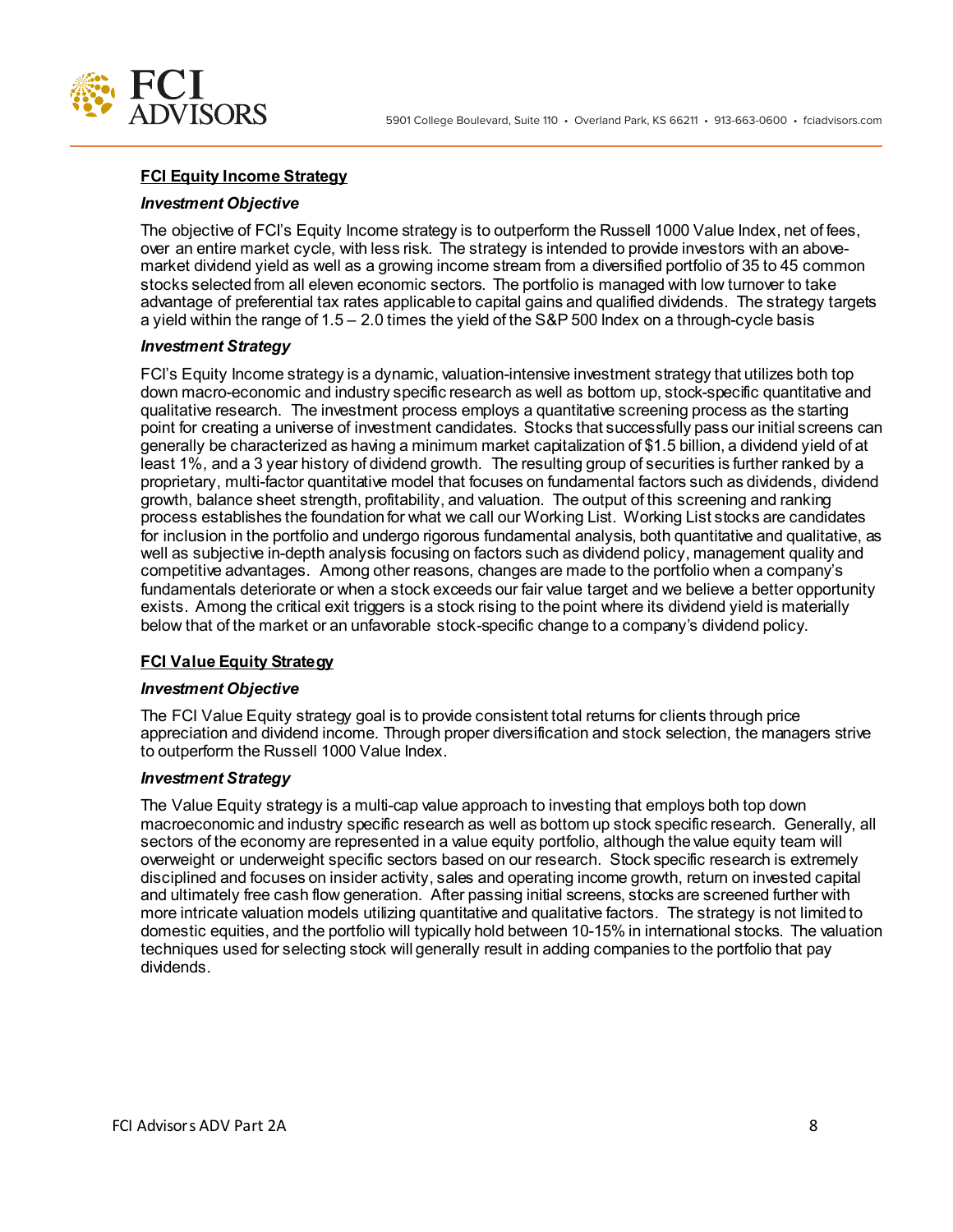

### **FCI Fixed Income Core and Intermediate Strategies**

#### *Investment Objective*

FCI's Core, Government Credit, Aggregate, and Intermediate fixed income investment strategies seek to deliver superior returns relative to an appropriate Benchmark over a market cycle, while limiting the risk incurred by maintaining a high credit profile. We strive to consistently move the portfolio in the direction of best opportunities while reducing the potential of a significantly negative credit event.

#### *Investment Strategy*

FCI's Core, Government Credit, Aggregate, and Intermediate fixed income investment strategies involve employing a time-tested, disciplined investment process which combines multiple stages of active management, each of which considers aspects of fundamental, behavioral, and technical analysis.

Duration management is utilized to position the portfolio to deliver the highest return potential according to the outlook for interest rates and term-structure as determined by the firm's Fixed Income Investment Committee. Overall duration risk is limited to a 20% deviation relative to the identified benchmark. With regard to sectors within the high-grade universe, allocations are incrementally emphasized or reduced based on the Committee's assessment of return potential and the risk inherent in each. After careful analysis is performed to determine credit worthiness and relative valuation opportunities, individual issues are then selected to construct portfolios.

Employing fundamental, behavioral, and technical analysis along all stages of our investment process allows the firm's managers to have a forward-looking, three dimensional approach to the construction of client portfolios.

#### **FCI All Corporate Bond Strategy**

#### *Investment Objective*

FCI's All Corporate Bond strategy seeks to deliver superior returns relative to the Merrill Lynch Corporate Intermediate A+ Index over a market cycle, while limiting the risk incurred by maintaining a high credit profile. We strive to consistently move the portfolio in the direction of best opportunities while reducing the potential of a significantly negative credit event.

### *Investment Strategy*

The FCI All-Corporate Bond strategy is designed to efficiently provide investors exposure to an actively managed, broadly diversified portfolio of investment-grade corporate bonds with maturities ranging from one to ten years. There are typically 30 to 35 individual bonds issued by large capitalization companies with deal sizes that are generally \$500 million or greater. The large issue size provides liquidity and transparent pricing for all security holders. These positions are distributed across the maturity spectrum to maintain a steady cash flow from coupon income as well as bonds nearing maturity.

Sectors within the investment-grade corporate bond universe are incrementally emphasized or reduced based on an assessment of their risk and return potential as determined by the firm's Fixed Income Investment Committee. Macroeconomic factors and industry trends often lead to changing outlooks for various sectors. Relative value analysis compares the opportunity of one sector or industry versus another and will drive changes in the allocations. Risks are managed by continuously monitoring and limiting the strategy's concentration in any one industry group.

Individual company credit analysis is performed through a logical step-down process. The larger macroeconomic environment is first considered along with a company's specific competitive position within its industry. Financial statements are dissected and research reports reviewed in order to understand the company's generation and usage of earnings and cash flow. Financial metrics such as leverage and coverage ratios are evaluated relative to industry standards and rating thresholds. Analysis of a company's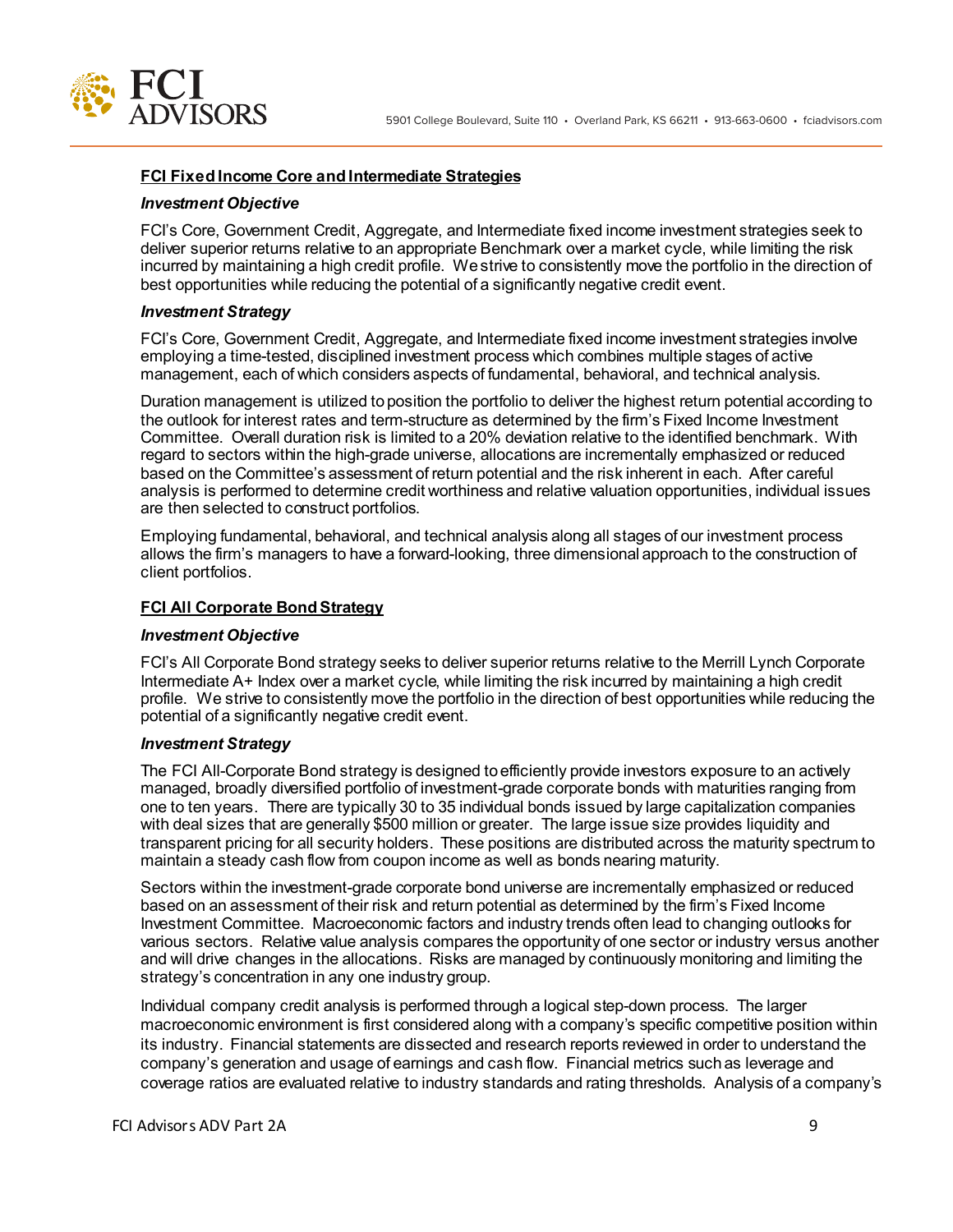

unique operating ability is considered along with execution challenges such as legal, regulatory, and political risks. Once a favorable company's credit analysis is performed and it is added to the firm's approved list, a relative value analysis is performed to identify the best opportunities for inclusion within the portfolio.

### **Mutual Fund / ETF Selection Strategy**

### *Investment Objective*

The Mutual Fund / ETF Selection strategy seeks to provide clients with superior long term returns while controlling risks. The Strategy's goals are to outperform appropriate benchmarks for both equities and fixed income over a full market cycle while managing risks through the construction of a well-diversified portfolio.

#### *Investment Strategy*

The Manager Research Committee chooses appropriate mutual funds and ETFs to obtain exposure to the asset categories recommended by the Asset Allocation committee.

When analyzing potential mutual funds and ETFs for inclusion on the approved lists, the committee considers current and historical data that are relevant to sound mutual fund and ETF selection. Some of the selection criteria include: management tenure, competitive long term performance, attractive risk/reward characteristics, competitive fee structure, and adherence to style and capitalization categories. After the funds and ETFs are selected, they are monitored regarding key factors that could affect investment performance. Some of the key factors include: fund performance, fund flows, change in fund's management team or strategy, size of the fund relative to its universe, risk metrics or other qualitative factors. The Committee may choose to put a fund or ETF on the watch list for evaluation prior to removal from the approved list.

We offer an ESG (Environmental, Social and Governance) focused option in addition to our mutual fund program. While we recognize ESG factors are among all other factors researched related to companies and managers, we see an increased client interest in ESG. We have added research to identify mutual funds and ETFs containing companies for which environmental, social and governance factor sustainability ratings demonstrated these practices are fully integrated into their business practices. The Manager Research Committee is also responsible for researching managers recommended for the Manager Access Platform, using the investment process described above.

### **Tax-Advantaged Preferred Strategy**

#### *Investment Objective*

The Tax-Advantaged Preferred strategy leverages FCI's corporate credit expertise. The objective of the strategy is to provide a superior investment alternative to a passively constructed preferred ETF portfolio. From a risk and return perspective, the objective is to outperform the SPDR Wells Fargo Preferred Stock ETF (PSK) while delivering a lower risk profile.

### *Investment Strategy*

FCI believes the entire capital market structure should be considered as investors seek to obtain greater diversification and incremental yield. We believe that an actively managed, diversified portfolio of taxadvantaged preferred shares may help investors achieve both objectives. Our Tax-Advantaged Preferred strategy starts by evaluating the entire \$25 par preferred stocks universe (with a tilt toward the issues with preferential tax treatment from Dividend Received Deductions and Qualified Dividend Income (DRD/QDI issues) and identifying the issuers we believe have the most favorable financial outlook and stability using the same investment process developed and employed in the firm's Fixed Income Investment Process. The process examines the company's balance sheet, capitalization structure, earnings and cash flow outlook. The team then evaluates the individual credits on a relative value basis. This analysis looks to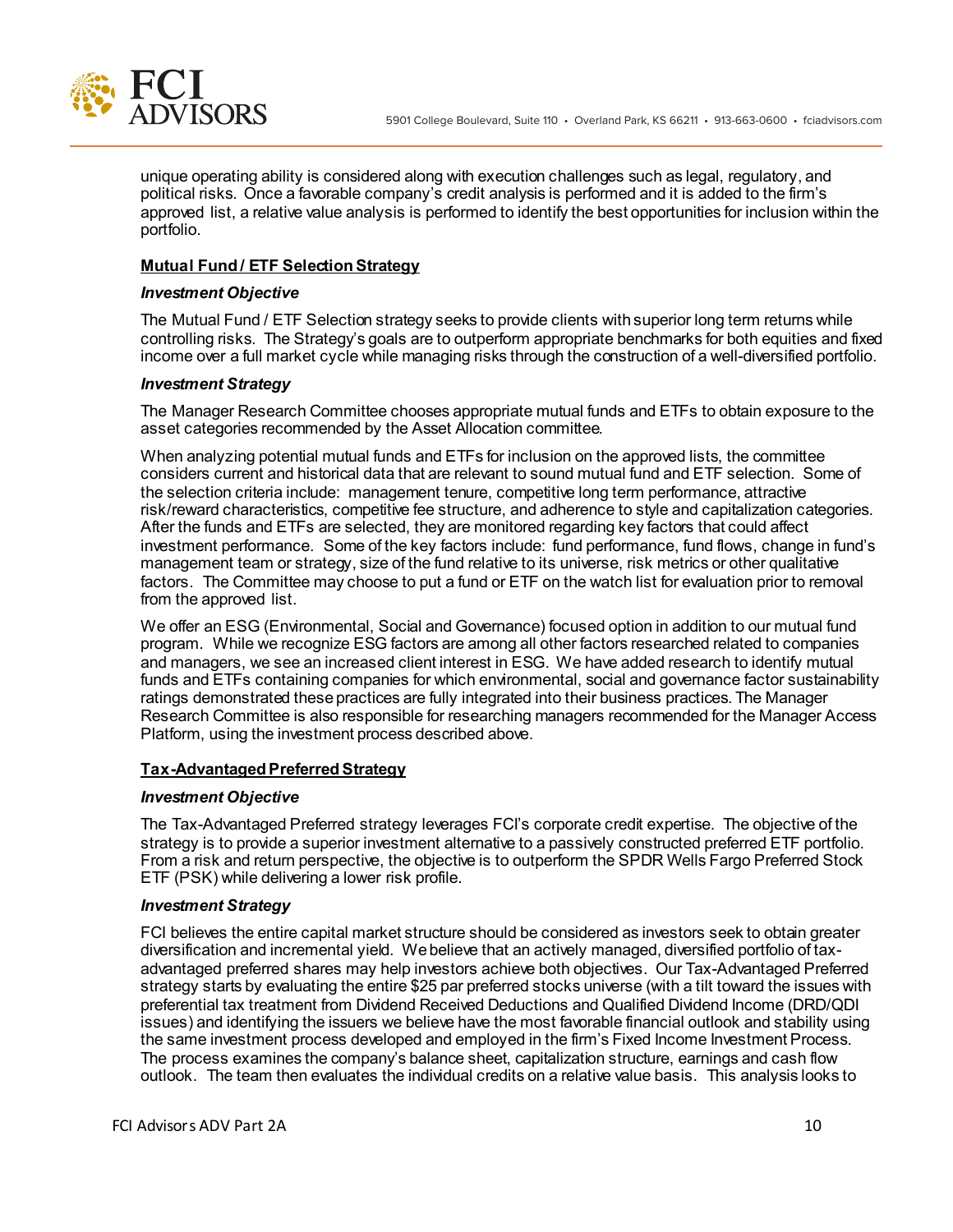



exploit opportunities where the company's credit outlook, along with the attainable yields on their preferred stock, appears favorable.

## *Risk of Loss*

All investment programs have certain risks that are borne by the investor. Our investment approach constantly keeps the risk of loss in mind. Investors face investment risks including the following:

- Management risk.The strategies used may fail to produce the intended results.
- Asset allocation risk.Allocations to the various asset classes and market sectors could cause any client account to underperform other accounts with a similar investment objective.
- Market conditions risk.The prices of the common stocks and other securities may decline due to market conditions and other factors, including those directly involving the issuers of securities.
- Concentration risk.Holding concentrated positions involves risk and is not suitable for everyone.
- Stock risk. Stocks generally fluctuate in value more than bonds and may decline significantly over short time periods. There is the chance that stock prices overall will decline because stock markets tend to move in cycles, with periods of rising prices and falling prices. The value of a stock may decline due to general weakness in the stock market or because of factors that affect a company or a particular industry.
- Value investing risk. The value approach to investing involves the risk that stocks may remain undervalued or decline in price. Value stocks as a group may be out of favor and underperform the overall equity market for a long period of time, for example, while the market concentrates on growth stocks.
- Small and medium capitalization company risk.Such companies may be more at risk than larger companies because, among other things, they may fall out of favor with investors, they may have limited product lines, operating history, market or financial product lines, market or financial resources, or because they may depend on limited management groups. Securities of smaller companies are often more volatile, especially in the short term, may have limited liquidity, and may be difficult to value. Smaller companies are often involved in actual or anticipated reorganizations or restructurings and it may be difficult to obtain information as to the financial conditions of smaller companies.
- Investing in growth-oriented stocks risk. Growth-oriented stocks may involve larger price swings and greater potential for loss than other types of investments.
- Investing outside the U.S. risk. Securities of issuers domiciled outside the U.S. or with significant operations outside the U.S., may lose value because of political, social, or economic developments in the country or region in which the issuer operates. These securities may also lose value due to changes in the exchange rate of the country's currency against the U.S. dollar. Securities markets in certain countries may be more volatile and/or less liquid than those in the U.S. Investments outside the U.S. may also be subject to different settlement and accounting practices and different regulatory and reporting standards than those in the U.S.
- Options risk. Options involve risk and are not suitable for everyone. Please see "The Characteristics and Risks of Standardized Options" brochure published by the Options Clearing Corporation for additional detail. While covered call writing does provide a partial hedge to the stock against which the call is written, the hedge is limited to the amount of cash flow received when writing the option.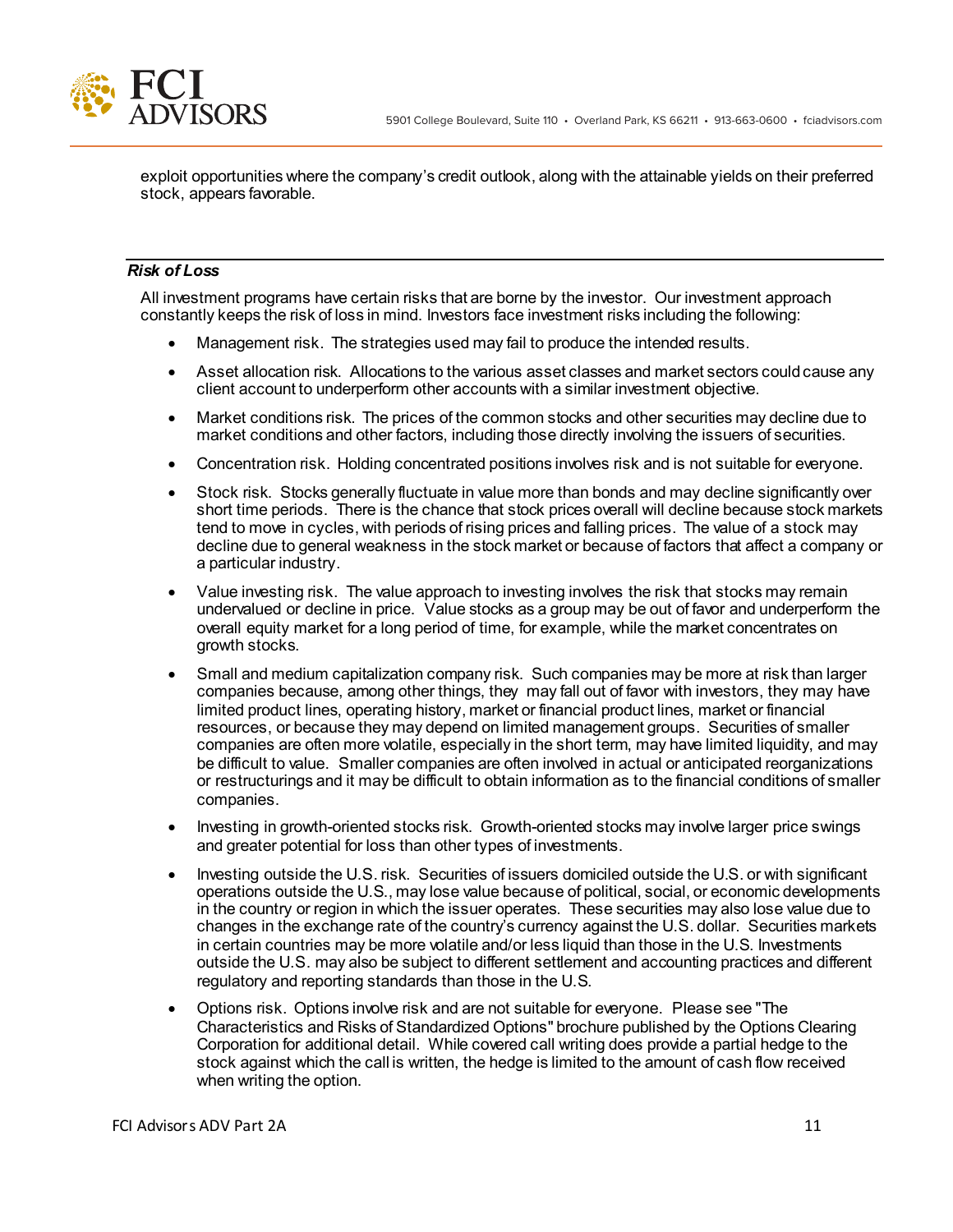

- Call risk. Call risk is the proprietary risk metric incorporating option greeks (the essential risk measures and profit/loss guideposts in option strategies), such as Delta, with momentum and technical indicators.
- Turnover risk. Portfolio turnover measures trading activities over a certain time period. It is usually measured as the rate at which a portfolio is replaced annually.

As transactions are usually not for free, high turnover will result in rising expenses in the form of higher trading commissions. Note that there exists a tradeoff between the transaction costs and upside potential of a transaction.

Another implication of portfolio turnover is tax-efficiency: high turnover results in frequent recognition of capital gains, which might not be optimal in the sense of optimizing after-tax returns in certain tax systems.

Low portfolio turnover is neither necessary nor sufficient for strong returns: Dramatic performance can be achieved with high turnover and low turnover does not automatically lead to superior performance (for example in times when growth stocks outperform value stocks).

- Liquidity risk. Liquidity risk is the risk that we may not be able to sell a security timely or at a desired price.
- Interest rate risk.The market value of fixed income securities in which we invest can be expected to vary inversely with changes in interest rates. Debt securities with longer maturities are subject to potentially greater price fluctuation than obligations with shorter maturities. Fluctuations in the market value of fixed income securities subsequent to their acquisition will not affect cash income from such securities but will be reflected in the securities market value. Certain segments of the equity market, particularly high dividend yielding stocks, and also preferred stocks, are subject to interest rate risk as well.
- Duration risk.Prices of fixed income securities with longer effective maturities are more sensitive to interest rate changes than those with shorter effective maturities.
- Credit risk. The issuer of the fixed income security may not be able to make interest and principal payments when due, and the issuer may not be able to make dividend payments when due. Generally, the lower the credit rating of a security, the greater the risk that the issuer will default on their obligation. The value of securities issued by companies approaching or in default will likely be significantly impaired.
- Preferred Stock income payment risk. Preferred stocks are generally "non-cumulative" in nature regarding their dividends. The preferred stocks can remain outstanding and paying no dividends for an indefinite or undefined period. As the company's financial health improves, the preferred dividend can be reinstated, but with no catch up provision.
- Prepayment and extension risk.As interest rates decline, the issuers of certain fixed income securities may prepay principal earlier than scheduled. As interest rates increase, slower than expected principal payments may extend the average life of certain fixed income securities, locking in below-market interest rates and reducing the value of these securities.
- Government securities risk.It is possible that the U.S. Government could default on its obligations. It is possible that the U.S. Government would not provide financial support to its agencies or instrumentalities if it is not required to do so by law. If a U.S. Government agency or instrumentality defaults, and the U.S. Government does not stand behind the obligation, the securities prices could fall. Securities of certain U.S. Government sponsored entities, such as Freddie Mac or Fannie Mae, are neither issued nor guaranteed by the U.S. Government. The U.S. Government's guarantee of ultimate payment of principal and timely payment of interest of any U.S. Government security does not imply that the price of the security will not fluctuate.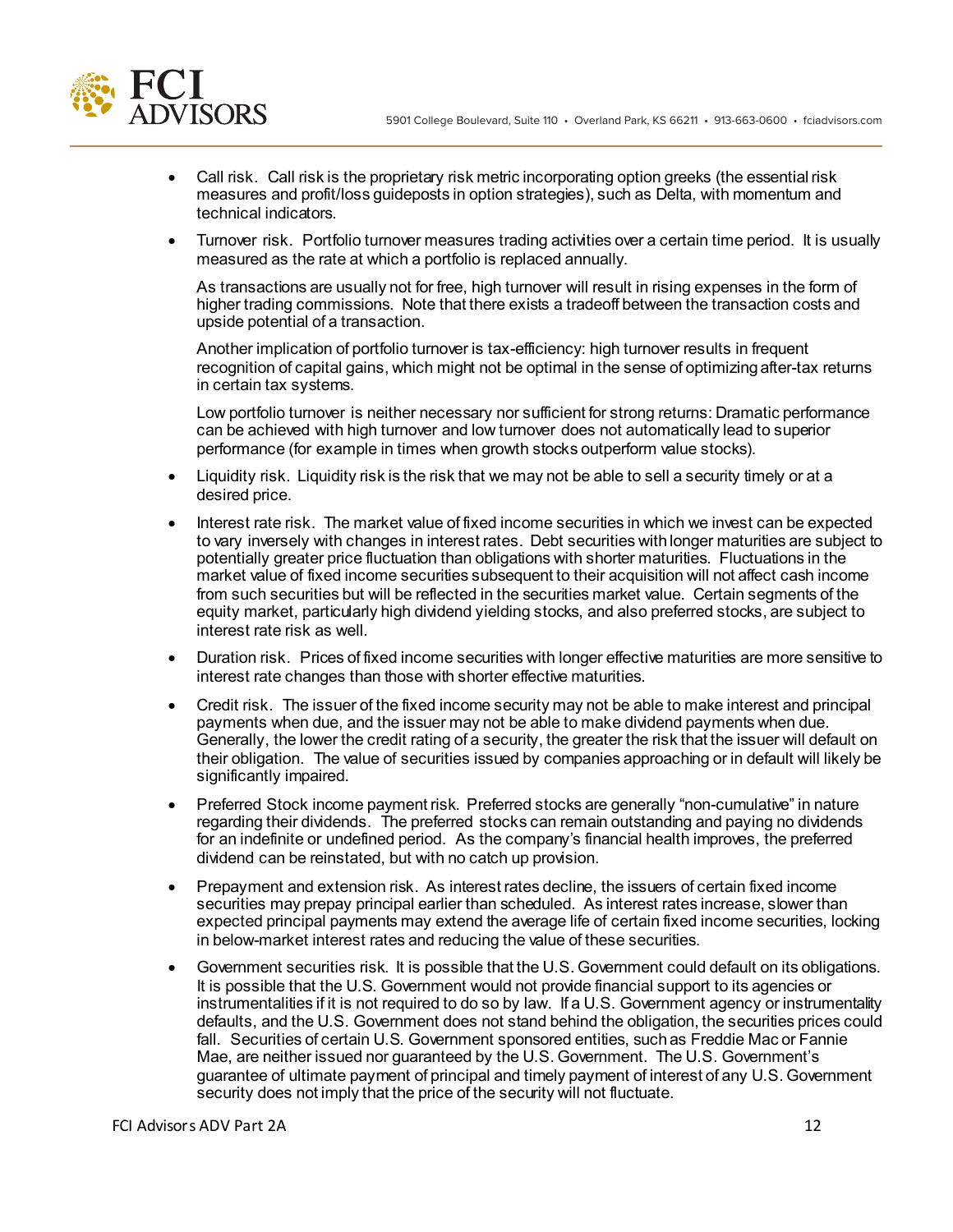

# **Disciplinary Information**

### *Legal and Disciplinary*

The firm and its employees have not been involved in legal or disciplinary events requiring disclosure here related to past or present investment clients.

## **Other Financial Industry Activities and Affiliations**

### *Financial Industry Activities and Affiliations*

Neither FCI nor our employees are registered or have an application to register as a broker-dealer, registered representative of a broker dealer, futures commission merchant, commodity pool operator, or commodity trading advisor.

FCI has **no** relationships or arrangements material to our advisory business or to our clients with any of the following:

- Broker-dealer, municipal securities dealer, or government securities dealer or broker
- External Financial Planning Firms
- Futures commission merchant, commodity pool operator, or commodity trading advisor
- Banking or thrift institution
- Registered municipal advisor, registered security-based swap dealer, or major security-based swap participate
- Accountant or accounting firm
- Law firm
- Insurance company or agency
- Real estate broker or dealer
- Sponsor or syndicator of limited partnerships(or equivalent), excluding pooled investment vehicles

Brad Bergman, a primary owner of our holding company and other administrators at our affiliated trust companies, are lawyers. While this could present a potential conflict with clients, our affiliates strive to assure their knowledge and experience as lawyers benefit clients.

We are affiliated with Benefit Trust Company and Midwest Trust Company. These affiliates provide custodial and other services to many of our clients. Custodians provide cash equivalent vehicles for their clients. Our affiliated custodians offer several cash equivalent vehicles and earn a fee on the cash balances in these vehicles. One of these is an FDIC Insured Cash Equivalent Sweep which places client cash balances with banks providing FDIC insurance for the balances. Some of the banks included in the FDIC sweep vehicle have other business relationships with FCI and/or our affiliates.

We are affiliated with Trust Sourcing Solutions and Trust Technology Solutions, affiliates providing back office and operational support to both FCI and our affiliated custodians. These affiliations present potential conflicts of interest with our clients as we are incented to help our affiliates grow their business. We are aware of these potential conflicts and strive to make clients and potential clients aware of them. We believe these affiliations help us and our partners provide better and more complete financial services to our clients. We are also affiliated, through common ownership, to Mainstar Trust which acts as custodian for selfdirected individual retirement accounts; and Private Trust Group of America which serves as an outsourcing operations center for trust companies.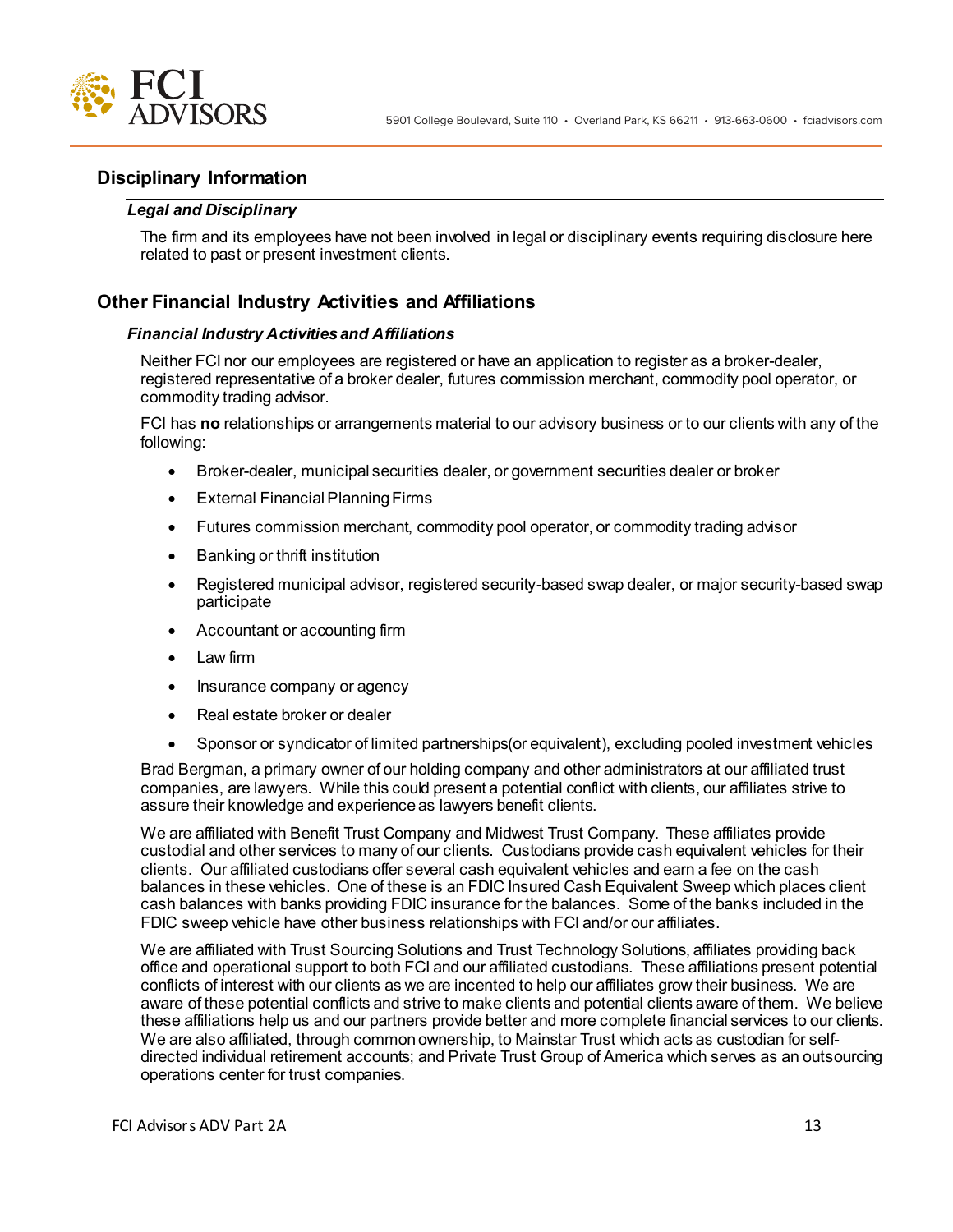

Mainstar Trust is affiliated with FCI, through common ownership, and provides custodial services to directed IRA accounts.

FCI serves as financial advisor for multiple commingled funds and a mutual fund. While these relationships may seem immaterial to our advisory business, they present a potential conflict for our clients if a Fund we manage is used in client accounts. We manage this conflict by efforts to assure clients are aware of it and if a mutual fund, for which we serve as advisor, is deemed an appropriate investment for a client of our discretionary service, we will waive our advisory fee for the portion of the account invested in those funds. FCI also serves as advisor to collective funds offered by our affiliate, Benefit Trust Company. In an effort to avoid double dipping on fees we strive to waive our advisory fee or utilize the share class with no advisor fees for our clients.

Our employees have relatives active in the financial services industry at brokerage firms, mutual fund companies and other service providers to our firm. Personal relationships can influence investment and business decisions. These potential conflicts are managed by a focus on our fiduciary duty to our clients. To help manage these potential conflicts, we strive for transparency and use committee structures for investment and service provider decisions.

# **Code of Ethics, Participation, or Interest in Client Transactions and Personal Trading**

## *Code of Ethics*

Our firm has adopted a Code of Ethics which sets forth high ethical standards of business conduct that we require of our employees, including compliance with applicable federal securities laws.

## *Specific Areas Covered by the Code*

- Code of Ethics and Standards of Business Conduct
- Personal Trading
- Insider Trading
- Social Media Guidelines
- Political Contributions
- Gifts and Entertainment
- Rumor Mongering
- Service as an Officer or Director
- Whistleblower Policy
- Reporting Violations and Sanctions

FCI places high priority on maintaining its reputation for integrity and professionalism. Any conduct that reflects negatively on our firm's reputation will be evaluated by senior management and dealt with appropriately.

All employees shall be provided this Code initially and any time there is a material change. Employees are expected to read, comply and acknowledge receipt and understanding of this Code.

FCI actively supports the communities in which we operate and we regularly contribute to causes sponsored by charities, foundations and endowments. We provide advisory services to a broad base of clients and many times our clients may be the sponsors of fund raising efforts which we support. While we realize this presents a potential for conflicts of interest, we make every effort to assure these activities are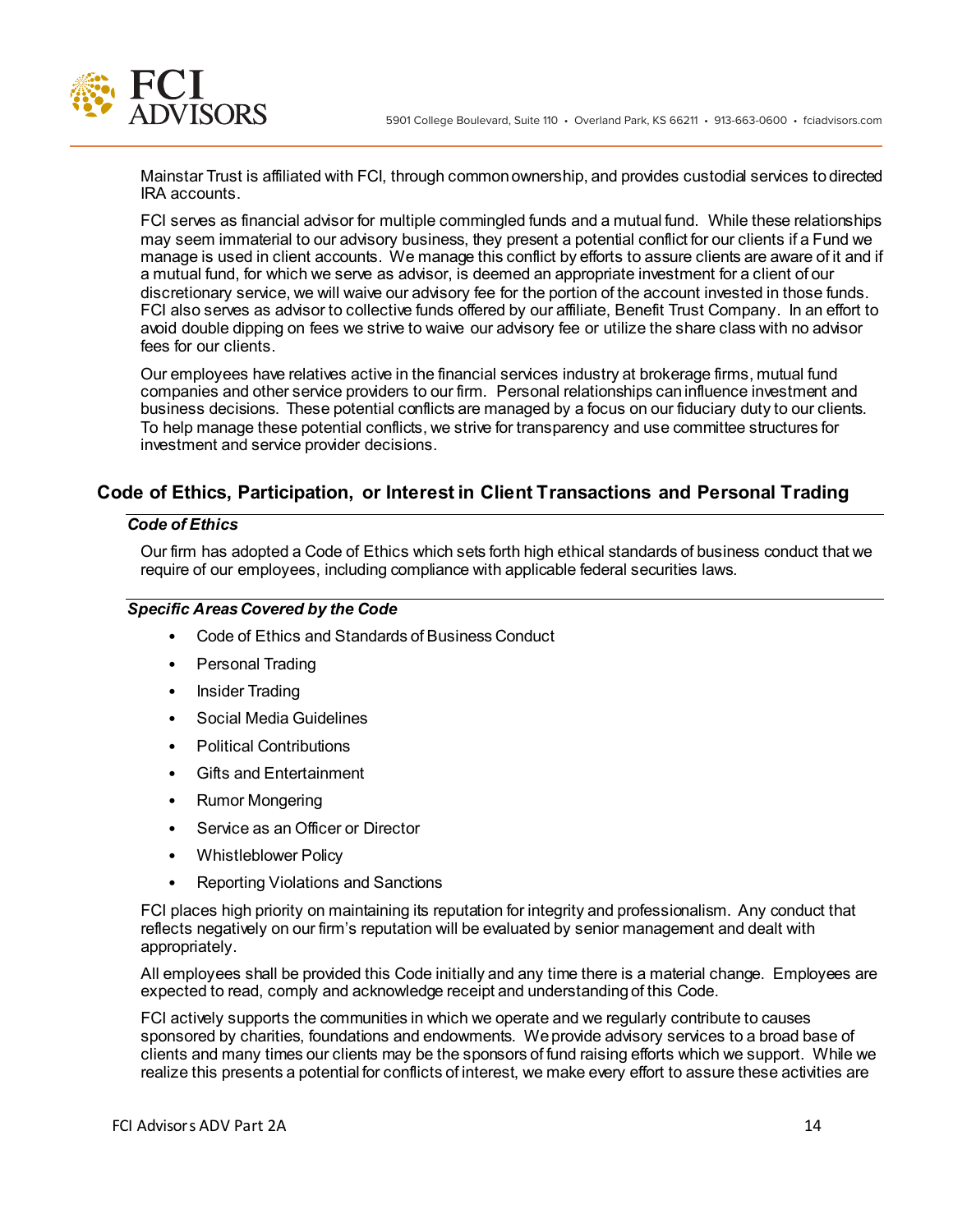

transparent. The goal of our contributions is to benefit the communities in which we live and work and strengthen the relationships with our clients.

FCI Advisors and our personnel owe a duty of loyalty, fairness, and good faith to our clients, and have an obligation to adhere not only to the specific provisions of the Code of Ethics but to the general principles that guide the Code. A copy of our Code of Ethics will be provided to clients and prospects on request. Contact Amy Schaff at 913-663-0636 or SourceNotes@fciadvisors.com**.**

### *Participation or Interest in Client Transactions*

Our employees are allowed to buy or sell securities that are also held by clients. Employee trades are prescreened to avoid conflicts with client interests. The pre-screening of employee trades, or review prior to execution, helps ensure that the personal trading of employees does not affect the markets, and that clients of the firm receive preferential treatment.

FCI serves as advisor to a mutual fund and several CITs. This presents a potential conflict to place our clients' assets in the funds. If a mutual fund for which we serve as advisor is deemed an appropriate investment for a client of our discretionary service, we will waive our advisory fee for the portion of the account invested in those funds or we may select a Fund share class that waives our advisory fee.

# **Brokerage & Trading Practices**

## *Selecting Brokerage Firms*

FCI Advisors does not have any affiliation with product sales firms. We first determine which brokers we would plan to use for execution services for equity trades and those most often used for bond trades. Bond availability sometimes determines a broker for bond trades. In selecting brokers and dealers for execution services, we will consider the full range and quality of a broker's or dealer's services. Factors include the broker's or dealer's reliability and financial responsibility. When relevant, we also consider the ability of the broker or dealer to effect particular securities transactions, particularly with regard to such aspects as timing, order size and execution of orders, and the research services provided by that broker or dealer that help our general portfolio management capabilities. A client may not be the direct or exclusive beneficiary of those services. While we generally seek the best price in placing orders with third party brokers or dealers, a client may not necessarily be paying the lowest price available.

### *Best Execution*

We strive to provide best execution for all client trades. We firmly believe best execution includes much more than price or commission. We determine which broker to use at the time the trade is reviewed at the trading desk as the trader evaluates how best to provide best execution for each trade.

FCI provides our commission schedule to our equity brokers. Our commission schedule will be provided to clients and prospects upon request. Our commission schedule will result in a client paying a commission to brokers or dealers greater than the amount another broker or dealer would have charged for effecting the same transaction. This will be done when we have determined in good faith that the commission is reasonable in relation to the value of the brokerage and/or research services provided by the broker to us. We understand that the receipt of research services from brokers creates the potential for conflicts of interest and that we can choose a broker or dealer that provides research services, instead of one that does not. We believe this is a reasonable approach and believe our clients benefit from this approach.

Most debt securities are traded over the counter. Prices paid to dealers in these transactions generally include a "spread," the difference between the prices the dealer is willing to purchase and sell a specific security.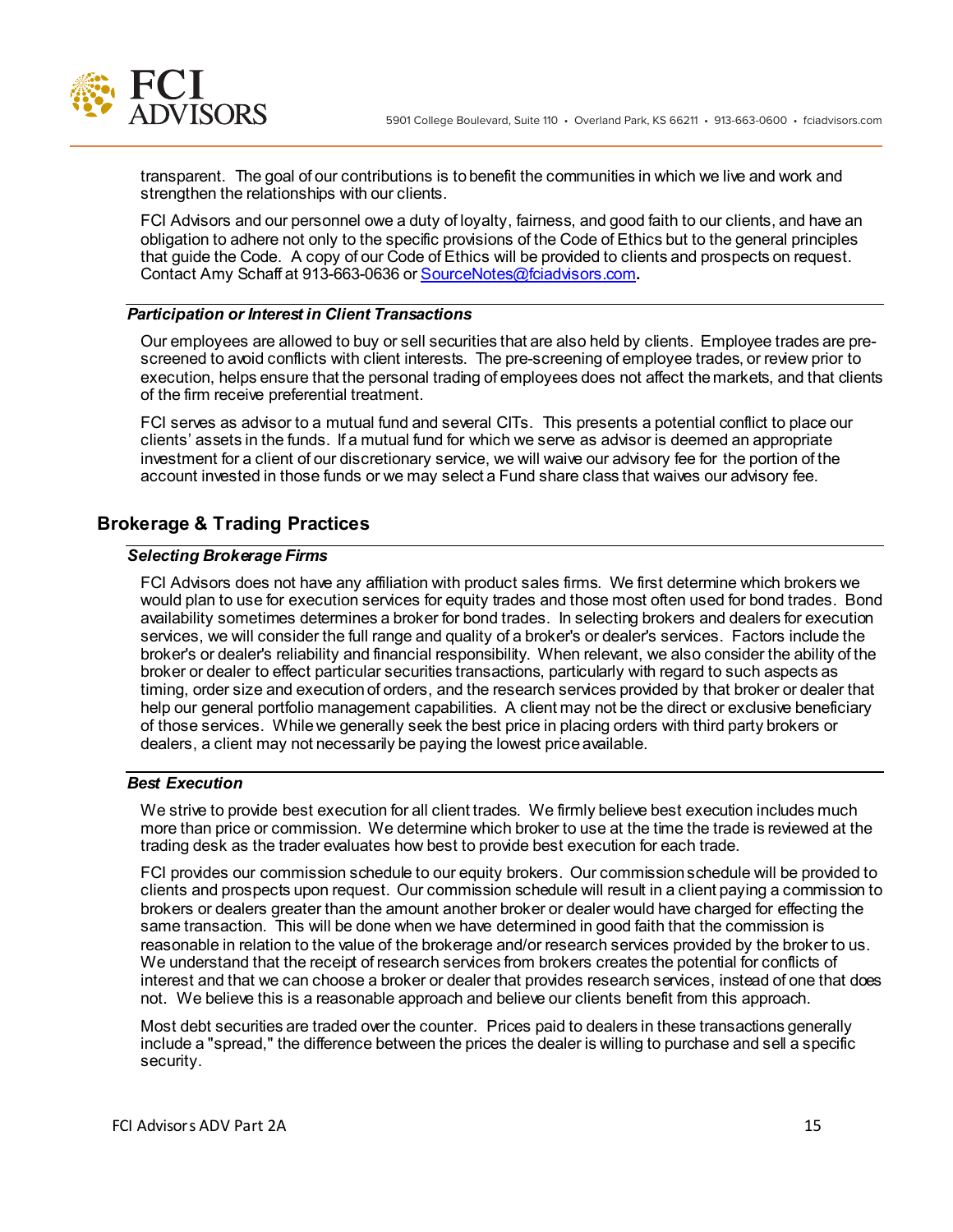

### *Research and Other Soft Dollar Benefits*

FCI receives "street research" or research directly from specific Wall Street firms from virtually all of our equity brokers and many of our bond brokers. We also receive research from firms with whom we do not trade.

We use CAPIS, Fidelity and SunGard Institutional Brokerage Services for soft dollar administration. The commission credit from trades done with these firms is then used to pay for "third party research".

FCI receives a variety of research services and information on many topics, which we use in connection with our investment management responsibilities for our accounts. These topics include: issuers, industries, securities, economic factors and trends, portfolio strategy, statistical information, market data, earnings estimates, credit analysis, risk measurement analysis, and other information which may affect the U.S. or foreign economies, security prices, or management of the portfolio. The research services may include written reports, pricing and appraisal services, analysis of issues raised in proxy statements, portfolio attribution and monitoring services, software and access charges which are directly related to investment research. Research services may be received in the form of written reports, on-line services, telephone contacts and personal meetings with security analysts, economists, corporate and industry spokespersons and government representatives. When using commissions to pay for research services, services that are generated by third parties are provided by or through the brokerage firm to which the commissions are paid.

In some cases, services may be used which are partly research and partly not research and are allocated between research and non-research, with the portion allocated to research being paid for through commission dollars, and FCI making a cash payment attributable to the non-research aspect of the service. We believe the soft dollar products and services we use aid in investment decision making and qualify for safe harbor in section 28(e) of the Securities and Exchange Act of 1934.

Research services received from brokers and dealers are supplemental to our own research efforts and, when utilized, are subject to internal analysis before being incorporated into our investment process. As a practical matter, it would not be possible for us to generate all of the information presently provided by brokers and dealers.

We may receive certain research or execution services in connection with transactions; we may purchase securities at a higher price or sell securities at a lower price than would otherwise be paid if no weight was attributed to the research services provided by the executing dealer.

We may also engage in agency transactions in over-the-counter equity and debt securities in return for the types of research and execution services discussed above. These transactions are entered into with procedures that are designed to ensure that the transaction is at least as favorable to the client as it would have been if affected directly with a market-maker that did not provide research or execution services.

We do **not** direct client trades to any particular broker in exchange for client referrals from brokers or a third party.

#### *Directed Brokerage*

We do **not** recommend, request or require that our clients direct us to use a particular broker. We do permit clients to direct us to use specific brokers for the trades in their accounts. Clients who do so should understand this does not allow us to seek best execution for the trades in their accounts.

For those client accounts that direct us to execute all or a portion of account transactions through one or more named broker-dealer(s), commission rates are generally determined by the client and broker-dealer. When a client directs us to use a particular broker-dealer: (a) the client may be unable to obtain a more favorable price as a result of transaction volume, since the directed transactions may not be included in any aggregation of other clients' orders, and (b) the client may pay higher transaction costs, including commissions, than they otherwise would have had they not designated a particular broker-dealer. For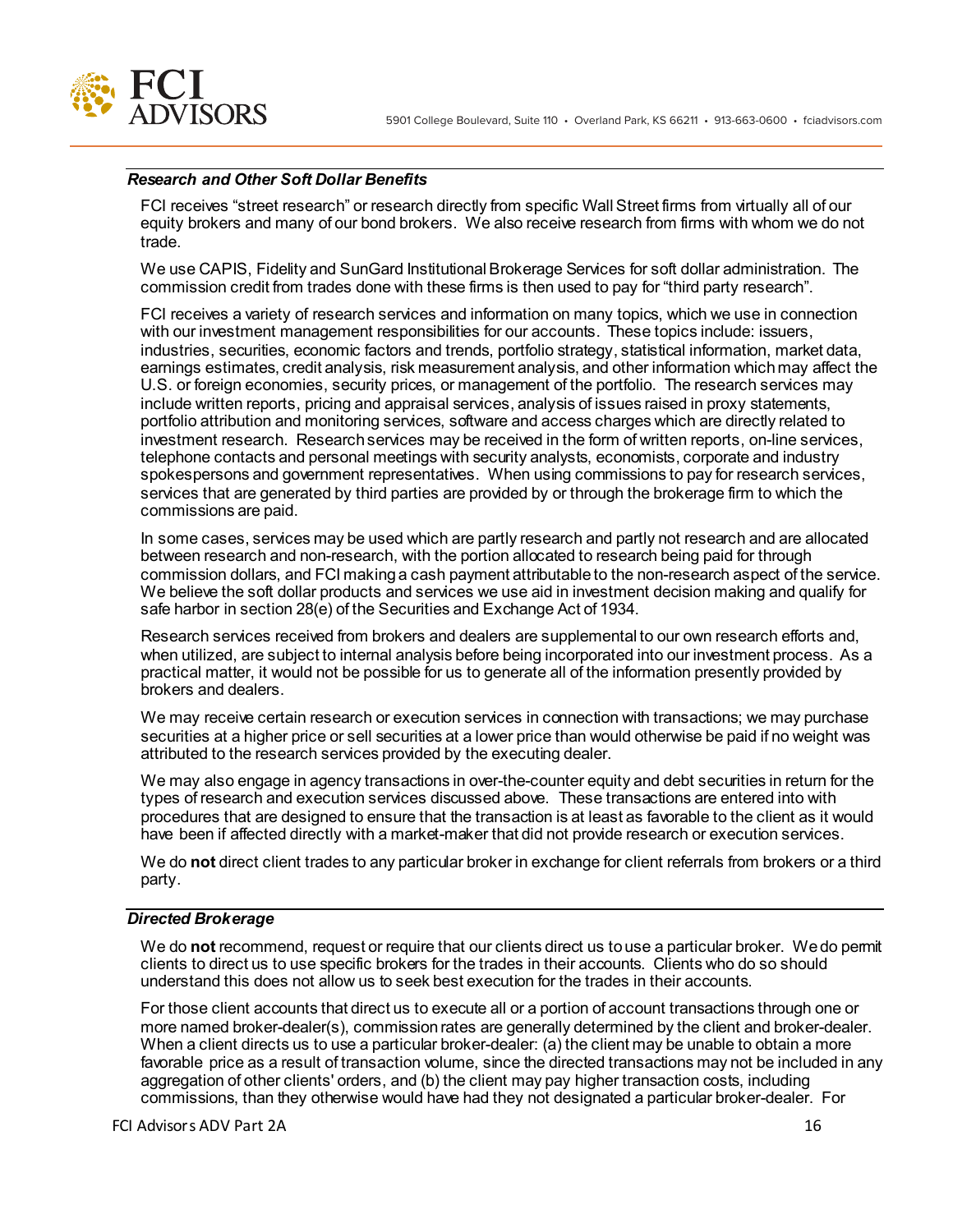

these reasons, among others, if a client has directed us to use a particular broker-dealer, this may result in a client receiving a less favorable execution. We may engage in transactions with a non-directed broker, on occasion, to improve the negative impact of less favorable execution for directed trades. Under its subadvisory agreement with The Midwest Trust Company (MTC), MTC may direct us to execute transactions for MTC's trust and advisory accounts through one or more broker/dealers with whom MTC has arrangements for the provision to MTC of brokerage and research services. The discussion in (a) and (b) above is applicable to the MTC accounts. Clients who direct us to use particular brokers should expect their trades may be completed after those where we are attempting to achieve best execution.

We do **not** allocate the relative costs or benefits of research among our clients because we believe that the research received is, in the aggregate, of assistance in fulfilling our responsibilities to our clients. The research may be used for the benefit of all of our accounts and not just those for which trades are executed.

## *Order Aggregation & Allocation*

Investment decisions for each client account are made independently from those of other client accounts we manage. If we believe that the purchase or sale of the same security is in the best interest of more than one client, we often aggregate the securities to be sold or purchased to obtain a favorable execution or lower brokerage commissions.

Although some accounts may be managed collectively by more than one of our portfolio managers and investment ideas may be shared, generally each portfolio manager trades the accounts he or she manages separately from other portfolio managers' accounts. Thus, aggregation and allocation of orders typically occurs within a portfolio manager's group of accounts. Each portfolio manager generally endeavors to place orders for the purchase or sale of a security for accounts with similar risk profiles through our trading desk on the same day. Portfolio managers may delay or accelerate the placement of orders for a particular account in certain circumstances. These include specific client objectives, cash needs or reserves, tax considerations, or sensitivity to frequency of transactions in a portfolio.

Because IPO's (Initial Public Offerings) are frequently limited in size and availability, we typically will not participate in IPO's without client direction. If we were active in an IPO, our allocation procedures would apply.

Transactions executed on the same day through the same broker-dealer in a specific security may not be accomplished for all client accounts at the same time or at the same price. When a block trade is executed the brokers may average the executions to arrive at an average price that is applied to every account in the block.

In some instances, the procedures described above may adversely affect the size of the position or the price paid or received by the client, as compared with the position size or price which would have been received had no aggregation occurred.

If we did not aggregate client trade orders many clients would pay higher brokerage commissions than they pay when blocked with other client trades. Occasionally, trades are partially filled at market close. If over 20% of the original order is filled, a pro-rata allocation is done. If 20% or less is filled, we use a random allocation process. This automated process includes only orders that could be completely filled in a random allocation of the available shares. This helps us avoid accounts receiving small odd lot allocations. FCI does not engage in agency cross trades or principal trading (excluding error resolution trades in the error processing account).

Some securities have more demand than supply. Municipal bonds are a good example of this. If a bond with limited availability is sold from our clients' accounts, our traders put the bond out for bid and select the best bid for the selling client(s). If the trader has open buy orders for such a bond he may ask the broker with the winning bid if they would like to extend an offer to us on the bond. If the offer is reasonable, and supports our efforts to achieve best execution, we often buy the bond to fill open purchase orders. If the price is unreasonable we will continue to look elsewhere to fill the buy orders. This activity has the potential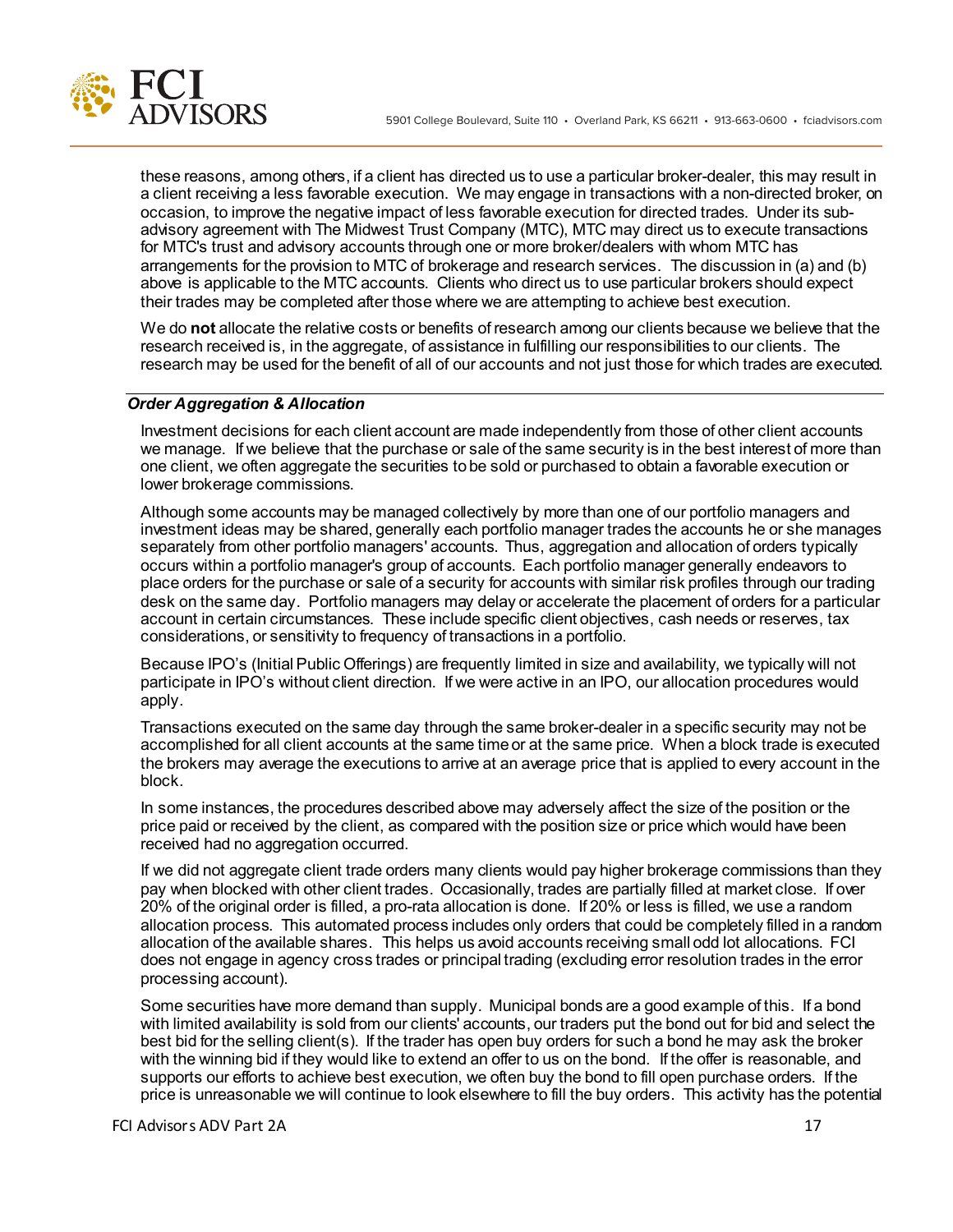to create conflicts between client accounts if proper best execution processes are not in place. We are very aware of this potential conflict and have procedures in place to assist as we strive to manage such conflicts.

### *Error Treatment*

The correction of trade errors differs between custodians based on their internal practices. It is our procedure, in all cases, to assure the client account is made whole. In some cases, any inadvertent profits derived from the trade error may be maintained in a gain/loss account and used to offset future losses. This effort to correct errors may result in securities transactions involving both the client accounts and the error account maintained at the custodian. Errors are treated this way at our affiliated custodians. This presents a potential for conflicts of interest between us or our affiliates and clients. Aware of this potential, we train staff on recognizing and reporting errors and we review error treatment carefully to assure the clients are made whole.

## **Review of Accounts**

### *Periodic Reviews*

Each individual portfolio is assigned to a primary portfolio manager. The primary manager is responsible for the day-to-day supervision of that account. Often a secondary portfolio manager also is assigned in order to provide back-up in case of illness, vacation, etc. Portfolio Managers periodically review client portfolios for the proper asset mix, suitability of investments, objectives, and other such factors. We utilize portfolio management and compliance systems to assist in this continual oversight of client portfolios.

#### *Review Triggers*

Other conditions that may trigger a review are changes in the tax laws, new investment information, and changes in a client's own situation. When portfolio management oversight identifies a variance from target asset allocation, concentrations that have not been addressed, or other risk factors in accounts the portfolio managers are prompted to review, and address the specific account issues. Referrals from compliance testing may also prompt a review.

### *Regular Reports*

Unless we are directed otherwise, clients who have signed advisory contracts directly with us may receive a quarterly report that includes a review of their holdings, and some brief comments by the primary portfolio manager. Clients should also receive from their custodian, at least quarterly, statements of account activity, holdings and values. In addition, we periodically communicate to our clients our opinions about the financial markets and give a more in-depth report about our investment strategies. We strive to have a periodic personal meeting with each direct advisory client to review investment strategies and investment objectives for each account. We communicate with our clients in person, by phone, through e-mail, via text (for password resets and ancillary information such as meetings, lunch, current events, and other general information) and through conventional mail.

## **Client Referrals and Other Compensation**

### *Economic Benefit*

Some clients who receive our sub advisory services have instructed us to invoice their soft dollar broker for our fees. Client fees (a portion or all) are then, received from the broker. We receive nothing in addition to investment advisory fees in these arrangements.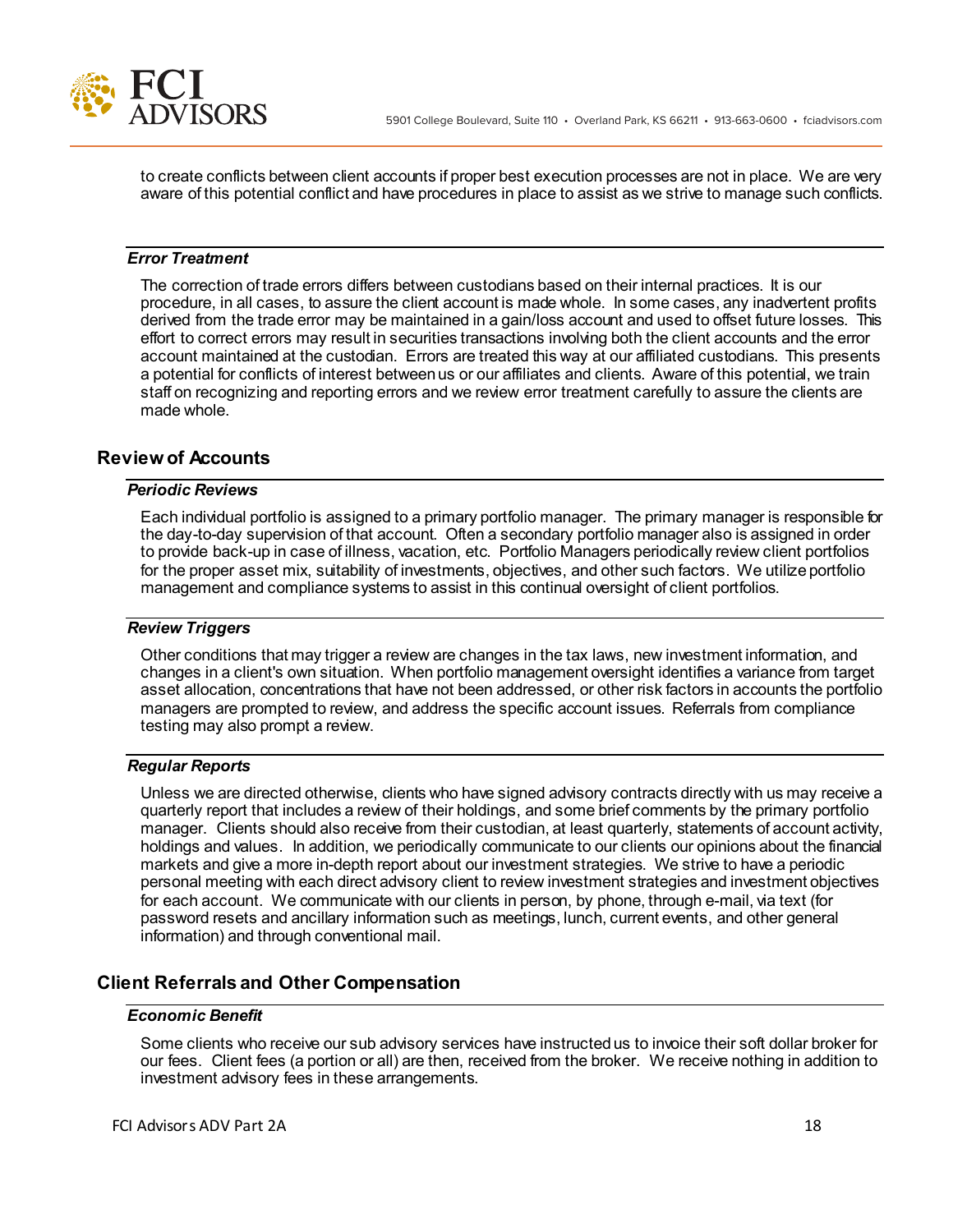

FCI has been fortunate to receive many client referrals over the years. The referrals come from current clients, estate planning attorneys, accountants, employees, personal friends of employees, and other similar sources.

## *Client Referrals*

Occasionally, clients are referred to FCI by persons other than FCI employees. FCI may compensate such individuals or firms. The compensation to individuals will generally be based upon 15% of the management fee for so long as the client remains a client of FCI. However, these compensation arrangements vary. Any outside referral arrangements are pursuant to a written agreement and disclosure statement consistent with Rule 206(4)-3 of the Investment Advisers Act of 1940.

We require the Solicitor to provide the prospective client with a copy of this document (our *Firm Brochure*) and a separate disclosure statement that requires the client acknowledge receipt of our disclosure document and provides the following information:

- The Solicitor's name and relationship with our firm;
- The fact that the Solicitor is being paid a referral fee;
- The amount of the fee; and
- Whether the fee paid to us by the client will be increased above our normal in order to compensate the Solicitor.

As a matter of firm practice, the advisory fees paid to us by clients referred by solicitors are not increased as a result of any referral.

When FCI employees or affiliate employees are instrumental in referring clients to FCI, we often pay a portion of our advisory fee to said staff. This does not increase client advisory fees. FCI employees are encouraged to attract and retain clients while providing premier investment advisory and client services.

# **Custody**

### *Account Statements*

All assets are held at qualified custodians, which mean the custodians should provide account statements directly to clients at their address of record. In addition to the periodic statements that clients receive directly from their custodians, we also send our non-custodial account statements directly to our clients on a quarterly basis unless directed otherwise by the client. We urge our clients to carefully compare the information provided on these statements to their custodian statements to ensure that all account transactions, holdings, and values are correct and current. Our firm does not have actual or constructive custody of client accounts. Due to our affiliation with Midwest Trust Company we disclose we have custody and engage a public accountant to perform an annual surprise exam, consistent with the custody rule.

## **Investment Discretion**

## *Discretionary and Non-Discretionary Investment Advisory Services*

Clients may hire us to provide discretionary asset management services, in which case we place trades in a client's account without contacting the client prior to each trade to obtain the client's permission. Clients give us discretionary authority when they sign a discretionary agreement with our firm, and may limit this authority by giving us instructions regarding specific restrictions or guidelines. These are typically provided in an investment policy statement. Clients may also change/amend such limitations by once again providing us with instructions.

We also provide non-discretionary asset management services.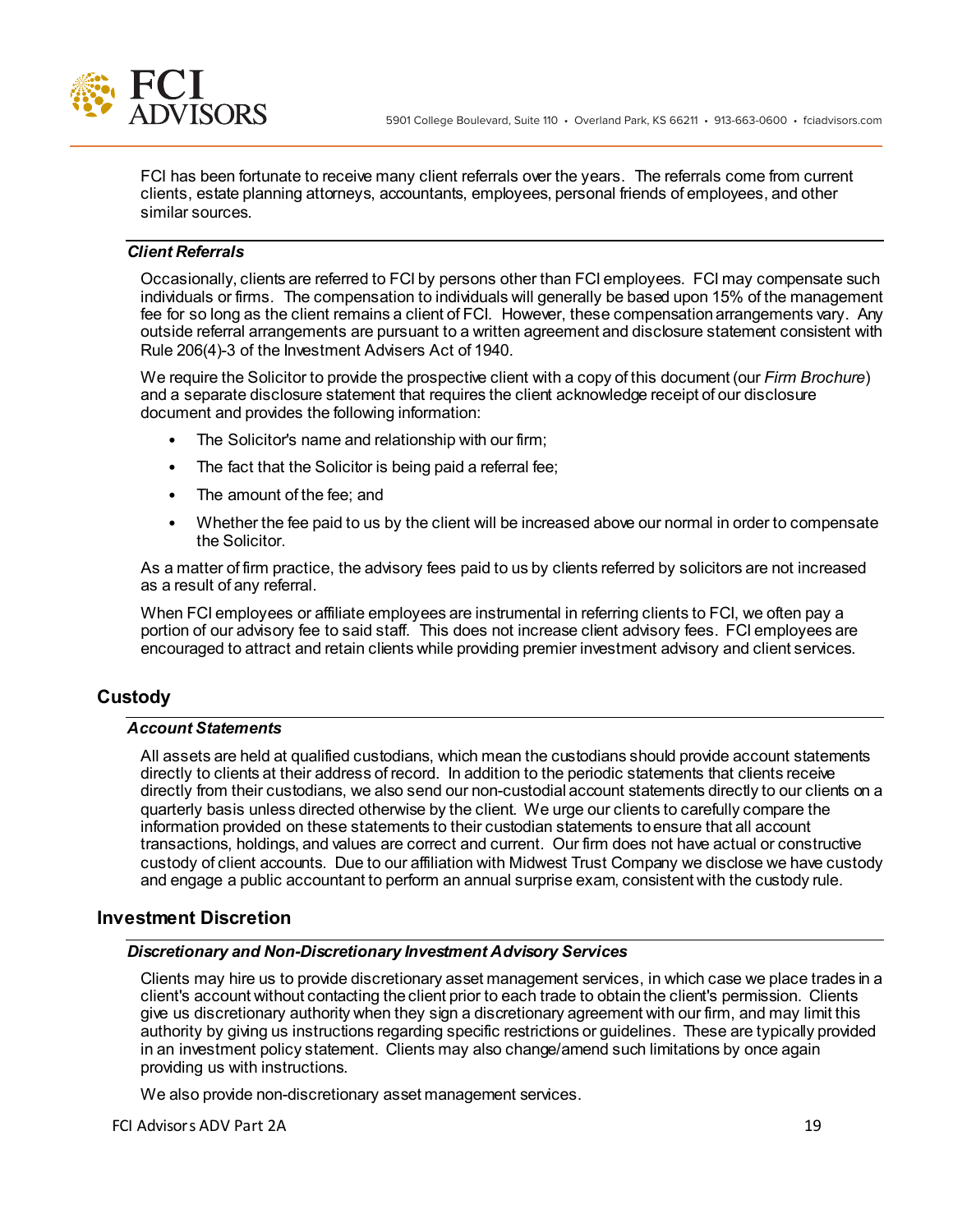

# **Voting Client Securities**

## *Proxy Votes*

Unless the advisory contract or client's direction designates otherwise, FCI Advisors votes proxies for securities over which it maintains discretionary authority consistent with our proxy voting policy.

In summary, FCI, as a matter of policy and as a fiduciary to our clients, has responsibility for voting proxies for portfolio securities consistent with the best economic interests of the clients. Our firm maintains written policies and procedures as to the handling, research, voting, and reporting of proxy voting and makes appropriate disclosures about our firm's proxy policies and practices. Our policy and practice includes the responsibility to monitor corporate actions, receive and vote client proxies, and disclose any potential conflicts of interest as well as making information available to clients about the voting of proxies for their portfolio securities and maintaining relevant and required records. Below you will find FCI's Proxy Voting Guidelines.

### *Proxy Voting Guidelines*

Rule 206(4)-6 issued by the U.S. Securities and Exchange Commission relates to proxy voting by investment advisors. This rule mandates that an advisor voting proxies for its clients maintain written proxy voting guidelines and disclose these guidelines and its voting record to their clients. As quoted below, it is deemed "a fraudulent, deceptive, or manipulative act for an investment adviser to exercise voting authority with respect to client securities, unless

- i) the adviser has adopted and implemented written policies and procedures that are reasonably designed to ensure that the adviser votes proxies in the best interests of its clients,
- ii) the adviser describes its proxy voting procedures to its clients and provides copies on request, and
- iii) the adviser discloses to clients how they may obtain information on how the advisor voted their proxies."

Investment advisors have discretionary authority to manage a significant amount of assets on behalf of their clients. This enormous voting power gives advisors significant ability collectively, and in many cases individually, to affect the outcome of shareholder votes and influence the governance of corporations. Advisors as a group can thus affect the future of corporations and the future value of the securities of those corporations. Understanding the responsibilities that an adviser has as a fiduciary to vote its clients' proxies wisely and in the clients' best interest, FCI has adopted the following policies and procedures for proxy voting with regard to companies in the investment portfolios of our clients.

### *Proxy Voting Process*

It is stated in each Investment Management Agreement whether or not FCI has the fiduciary responsibility to vote proxies for specific clients. Custodians may be directed to send proxy ballots to the clients themselves. In the case of trust accounts, the custodian is often also a trustee and as such may handle the proxy voting for those accounts.

Proxy voting is overseen at FCI by senior portfolio managers, currently Val Schaff, CFA. FCI uses proxy voting services run by Broadridge and Proxy Trust, which monitors proxy proposals for the companies which are held in the portfolios of FCI clients. Broadridge and Proxy Trust, with information provided to them by custodians for FCI clients on number of shares owned, issues aggregated ballots for each proxy proposal put forward at these companies. FCI is then able to vote online with one vote (or multiple votes if appropriate) on each aggregated proxy ballot. Use of the Broadridge Proxy Edge service and Proxy Trust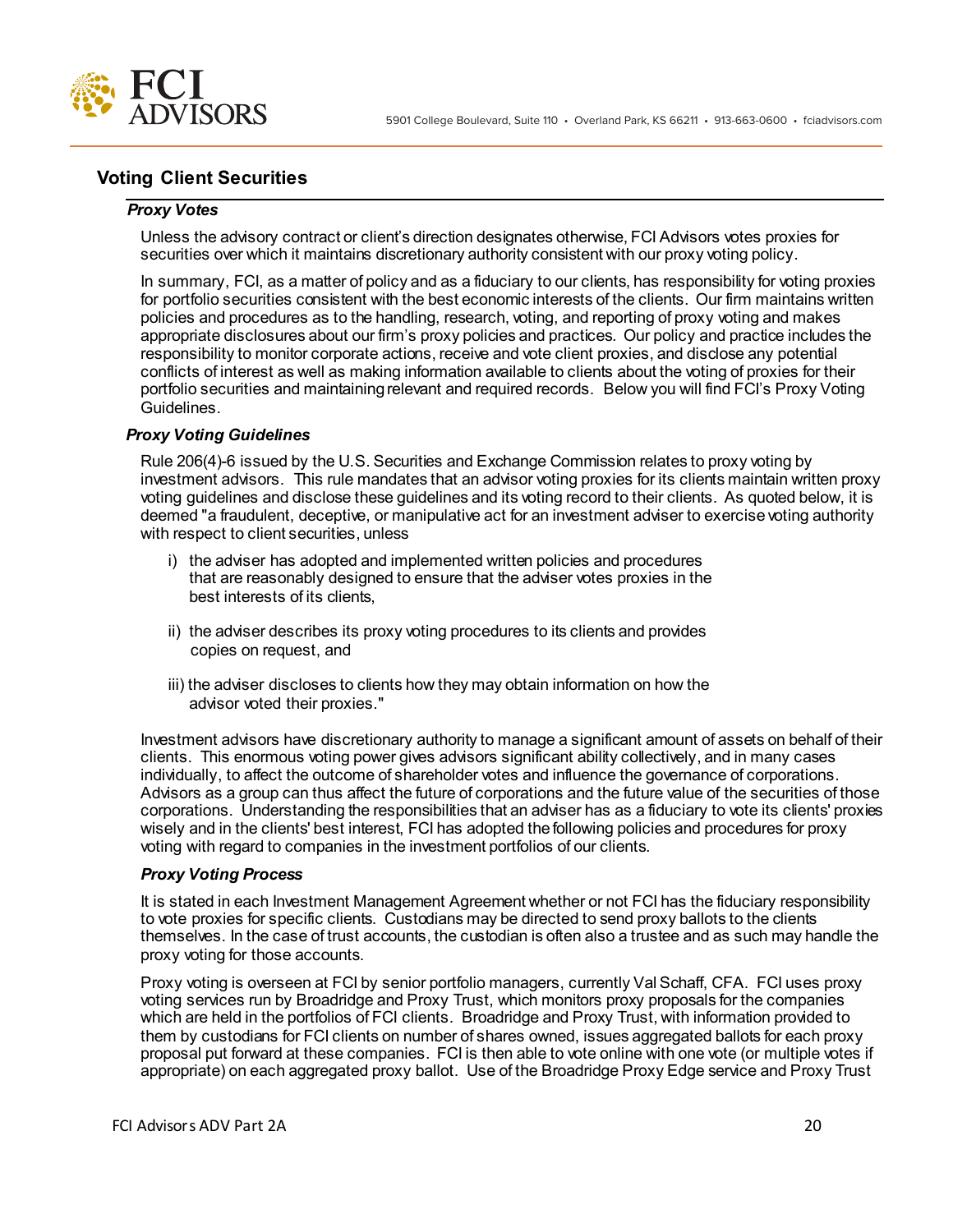

helps ensure that FCI will not overlook any proxy proposals and helps us to monitor the shares over which we have voting authority.

It is FCI's intention to vote all proxy proposals in a timely manner, unless abstaining on a particular ballot is seen to be in the best interests of the shareholders. In some instances, a proxy vote may present a conflict between the interests of a client, on the one hand, and our interests or the interests of a person affiliated with us, on the other. In such a case, we will disclose this conflict to our clients when it arises and obtain their consents before voting. All proxies that contain only routine director and auditor votes are voted automatically on our behalf by Proxy Trust and Broadridge. We have arranged for electronic retention and retrieval of all voting records with Broadridge and Proxy Trust.

## *Voting Guidelines*

FCI realizes that no set of proxy voting guidelines can anticipate all situations that may arise. The guidelines below are simply a summary of how proxies will be voted on general topics.

### *Routine Business Decisions*

In matters which FCI considers routine business (e.g., election of non-contested directors, name changes, company fiscal year, and annual meeting date proposals, etc.), it will be our general policy to support management's recommendations, absent a particular reason to the contrary. Votes for directors in a contested election will be considered on a case by case basis.

The election of a company's board of directors is one of the most fundamental rights held by shareholders. Because a classified board structure prevents shareholders from electing a full slate of directors annually, we will generally support efforts to declassify boards or other measures that permit shareholders to remove a majority of directors at any time, and will generally oppose efforts to adopt classified board structures.

### *Corporate Governance*

FCI will vote for all measures that act to increase the independence of the Board of Directors and for confidential voting.

In addition, we believe that the relationship between a company and its auditors should be limited primarily to the audit engagement, although it may include certain closely related activities that do not raise an appearance of impaired independence. We will evaluate on a case-by-case basis instances in which the audit firm has a substantial non-audit relationship with a company to determine whether we believe independence has been, or could be, compromised.

### *Equity-based Compensation Plans*

We believe that appropriately designed equity-based compensation plans, approved by shareholders, can be an effective way to align the interests of shareholders and the interests of directors, management, and employees by providing incentives to increase shareholder value. Conversely, we are opposed to plans that substantially dilute ownership interests in the company, provide participants with excessive awards, or have inherently objectionable structural features.

We will generally support measures intended to increase stock ownership by executives and the use of employee stock purchase plans to increase company stock ownership by employees. These may include:

- 1) Requiring senior executives to hold stock in a company.
- 2) Requiring stock acquired through option exercise to be held for a certain period of time.
- 3) Using restricted stock grants instead of options.
- 4) Awards based on non-discretionary grants specified by the plan's terms rather than subject to managements discretion.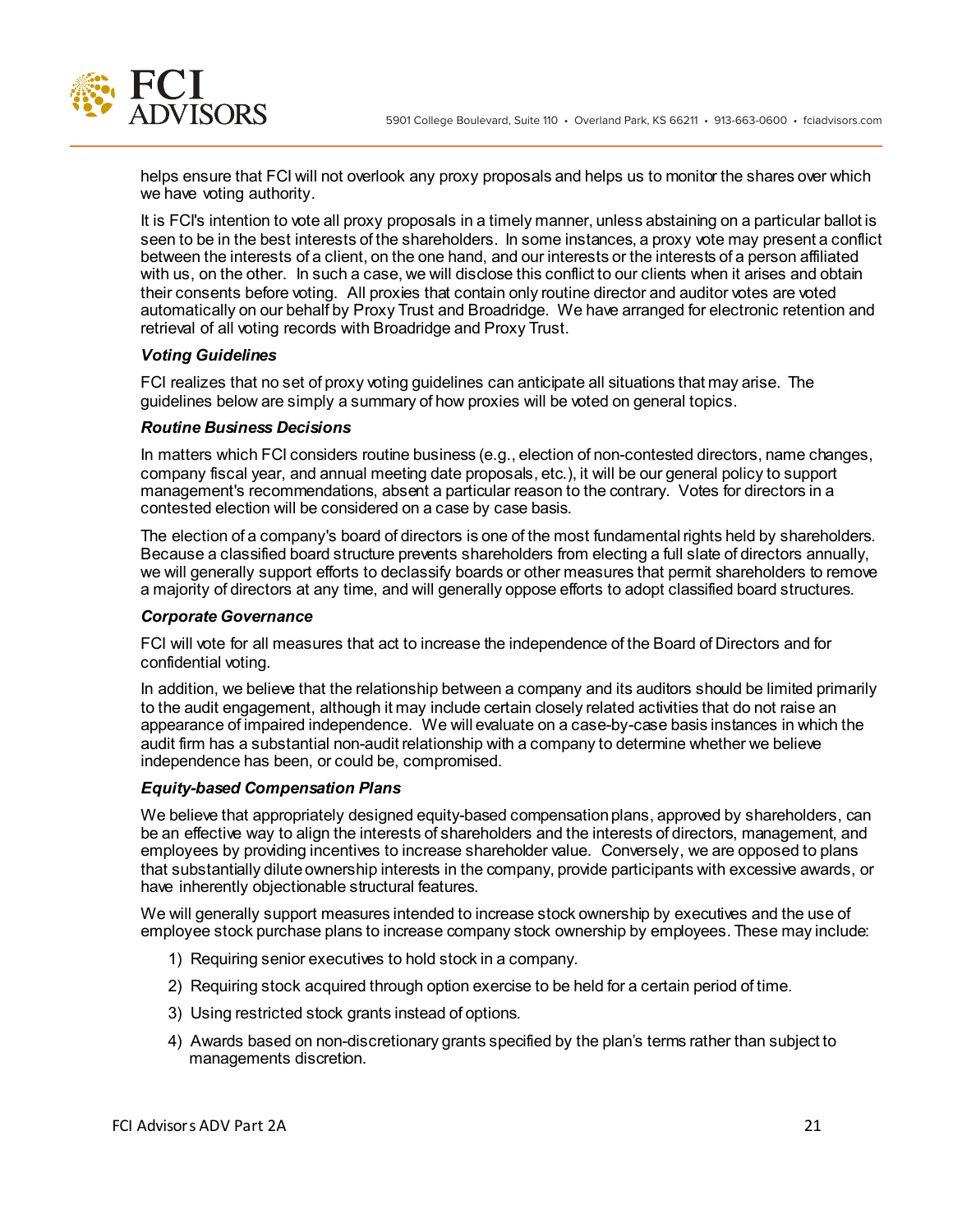5901 College Boulevard, Suite 110 • Overland Park, KS 66211 • 913-663-0600 • fciadvisors.com

While we evaluate plans on a case-by-case basis, we will generally oppose plans that have the following features:

- 1) Annual option grants that would exceed 2% of outstanding shares.
- 2) Ability to issue options with an exercise price below the stock's current market price.
- 3) Automatic share replenishment ("evergreen") feature.
- 4) Authorization to permit the board of directors to materially amend a plan without shareholder approval.
- 5) Authorizes the re-pricing of stock options or the cancellation and exchange of options without shareholder approval.

These are guidelines, and we consider other factors, such as the nature of the industry and size of the company, when assessing a plan's impact on ownership interests.

#### *Corporate Structure*

We view the exercise of shareholders' rights, including the rights to act by written consent, to call special meetings, and to remove directors, to be fundamental to good corporate governance.

We generally believe shareholders should be able to approve or reject changes to a company's by-laws by a simple majority vote. Obviously this is impacted when classes of common stock with unequal voting rights limit the rights of certain shareholders; we generally believe this should be taken into consideration when share class selection is made by the shareholders.

Because the requirement of a supermajority vote can limit the ability of shareholders to effect change, we will support proposals to remove super-majority (typically from 66.7% to 80%) voting requirements for certain types of proposals and oppose proposals to impose super-majority requirements.

### *Shareholder Rights Plans*

While we recognize that there are arguments both in favor of and against shareholder rights plans, also known as poison pills, such measures may tend to entrench current management, which we generally consider to have a negative impact on shareholder value.

We believe the best approach is for a company to seek shareholder approval of rights plans and we generally support shareholder resolutions requesting that shareholders be given the opportunity to vote on the adoption of rights plans.

We will rarely support poison pill provisions, but will consider such plans on a case by case basis.

#### *Proxy Trust and Institutional Shareholder Services (ISS)*

Proxy Trust has established a relationship with Institutional Shareholder Services (ISS) to enable the automatic voting of proxies in line with the ISS guidelines and recommendations. FCI reviews these guidelines on at least an annual basis to ensure they are consistent with our policies.

#### *Client Information*

A copy of these Proxy Voting Policies and Procedures is available to our clients, without charge, upon request, by e-mailing your request to sourcenotes@fciadvisors.com. In addition, we will provide each client, without charge, upon request, information regarding the proxy votes cast by us with regard to the client's securities.

We will neither advise nor act on behalf of the client in legal proceedings involving companies whose securities are held in the client's account(s), including, but not limited to, the filing of "Proofs of Claim" in class action settlements.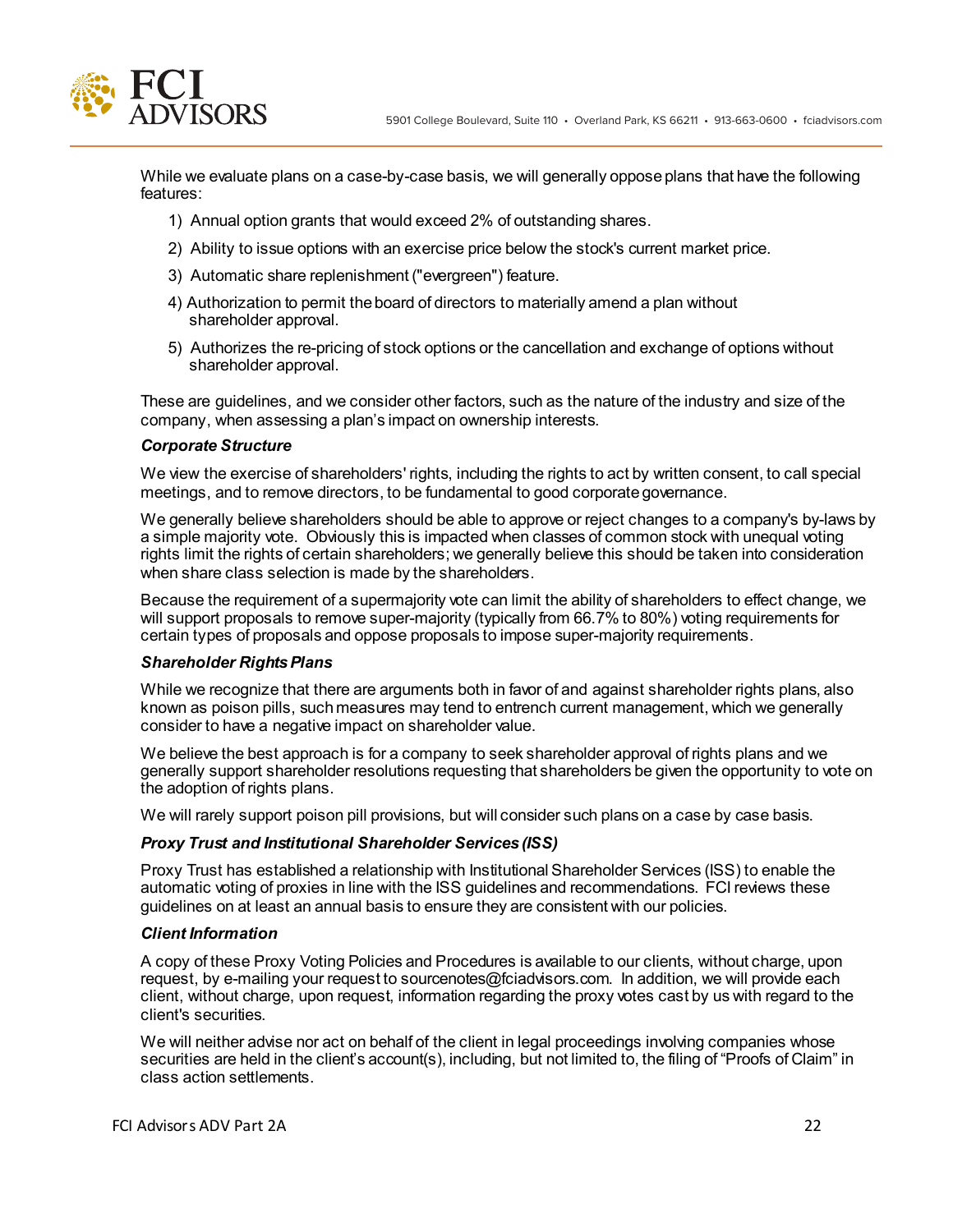

After reviewing our proxy policies, procedures and voting guidelines clients may elect to vote their own proxies. Occasionally, clients may notify us (at SourceNotes@fciadvisors.com) well in advance of a proxy voting deadline, if they want to direct us how to vote their shares.

If on more than an occasional basis clients wish to direct us to vote contrary to our guidelines we recommend they have all proxy materials sent directly to them for voting.

# **Financial Information**

## *Financial Condition*

FCI Advisors does not have any financial impairment that will preclude the firm from meeting contractual commitments to clients.

Under no circumstances do we require or solicit payment of fees in excess of \$1200 per client more than six months in advance of services rendered. Therefore, we are not required to include a financial statement.

FCI has not been the subject of a bankruptcy petition since founded in 1966.

FCI has a line of credit, used for working capital, through a local bank and trust company. While the bank is not a direct client, FCI provides advisory services to trust clients of this bank and trust company through our sub-advisory services relationship with Midwest Trust Company.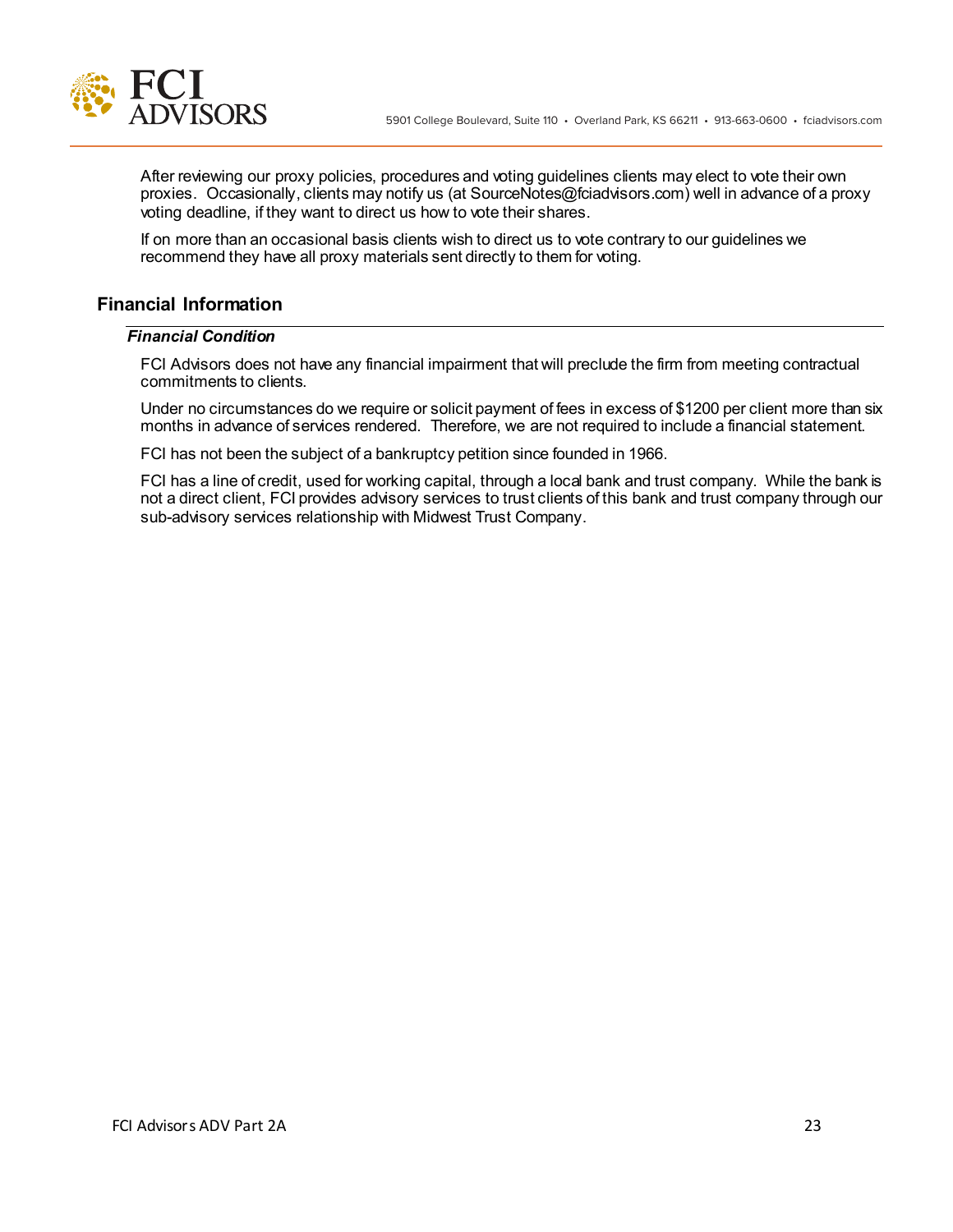

# **Privacy Notice**

Since 1966, we at FCI Advisors have been building relationships with our clients. These relationships have been built on trust and commitment. You have trusted us with your personal information and we are committed to keeping that trust.

FCI has always treated personal information as confidential, even though the world of information storage and protection has changed dramatically. Today, data can be stored and transmitted in ways we never would have imagined when FCI was founded. But technology, even with all its amazing capabilities, does not change our commitment or our responsibility to you, our client. We value our relationships highly and protect them in every way that we can. This protection begins with our treatment of the personal information you have chosen to share with us. We believe that you have the right to understand the ways in which we do that.

### *What information is, or may be, collected from you?*

"Nonpublic personal information" is information that we obtain from you in the course of acting as your investment advisor. Examples of this type of information include:

- Personal information such as name, address, phone number, date of birth and social security numbers.
- Financial information such as income, net worth, risk tolerance, account numbers, tax bracket, assets and liabilities.
- Personal family information such as names, addresses and dates of birth of family members.

### *How is information collected?*

We might collect nonpublic personal information about you from several sources:

- Directly from you through meetings and phone calls.
- From your account applications, advisory contracts and other forms.
- From non-affiliated third parties such as your accountant, your attorney, or other professionals.
- From members of your family.
- From information received directly from your account custodians.

(Please note that we will not share any of your personal information with your attorney, accountant, other industry professionals, or family members without your prior permission. You may give us this permission by indicating your wishes on your advisory contract or by informing us in writing.)

### *With whom will we share your information?*

We use your personal information in ways that help us to manage or administer your account. For example, we will use the information we have about you to process your requests and transactions, to provide you with additional information about your account, our services or services of an affiliate, or to evaluate your financial needs. We also use your information in ways that help us administer our business. To do this, we may share your information with:

- Your account custodians.
- An affiliate with whom we contract for operational and account administration purposes.
- A service designed to administer the proxy-voting process in accounts for whom we vote proxies.